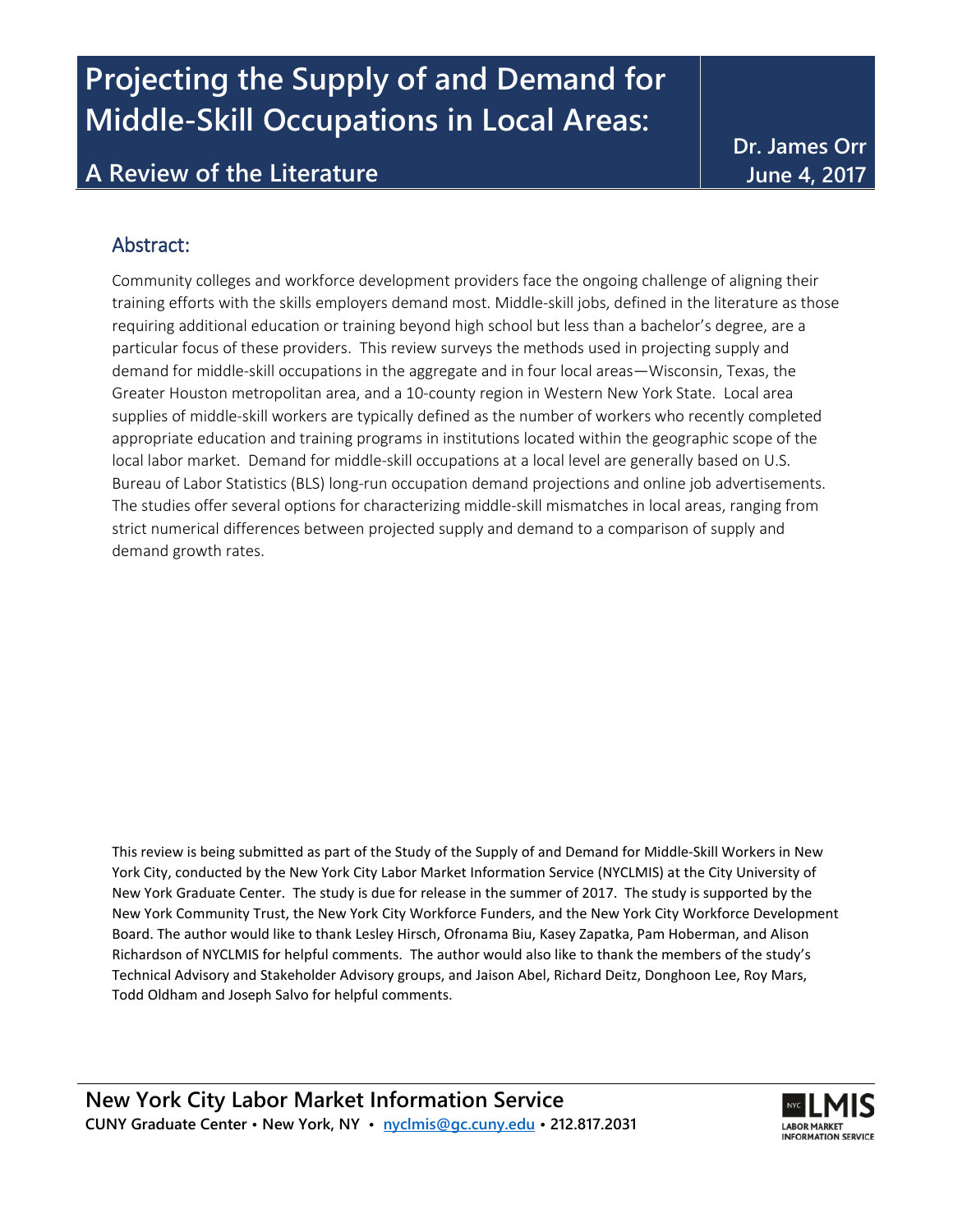# Table of Contents

| $\mathbf{II}$ . |                                                                                          |  |
|-----------------|------------------------------------------------------------------------------------------|--|
|                 |                                                                                          |  |
| III.            |                                                                                          |  |
|                 |                                                                                          |  |
| IV.             | Projecting Middle-skill Occupational Demands and Supplies: Aggregate Studies             |  |
|                 |                                                                                          |  |
| V.              | Projecting Middle-skill Occupational Demand and Supplies: Local Market Studies 7         |  |
| a.              |                                                                                          |  |
| b.              |                                                                                          |  |
| C.              | Projections of middle-skill occupational demands and supplies: Western New York State 11 |  |
| d.              | Projections of occupational demand and supply: Houston metropolitan area 12              |  |
|                 |                                                                                          |  |
| VI.             |                                                                                          |  |
|                 |                                                                                          |  |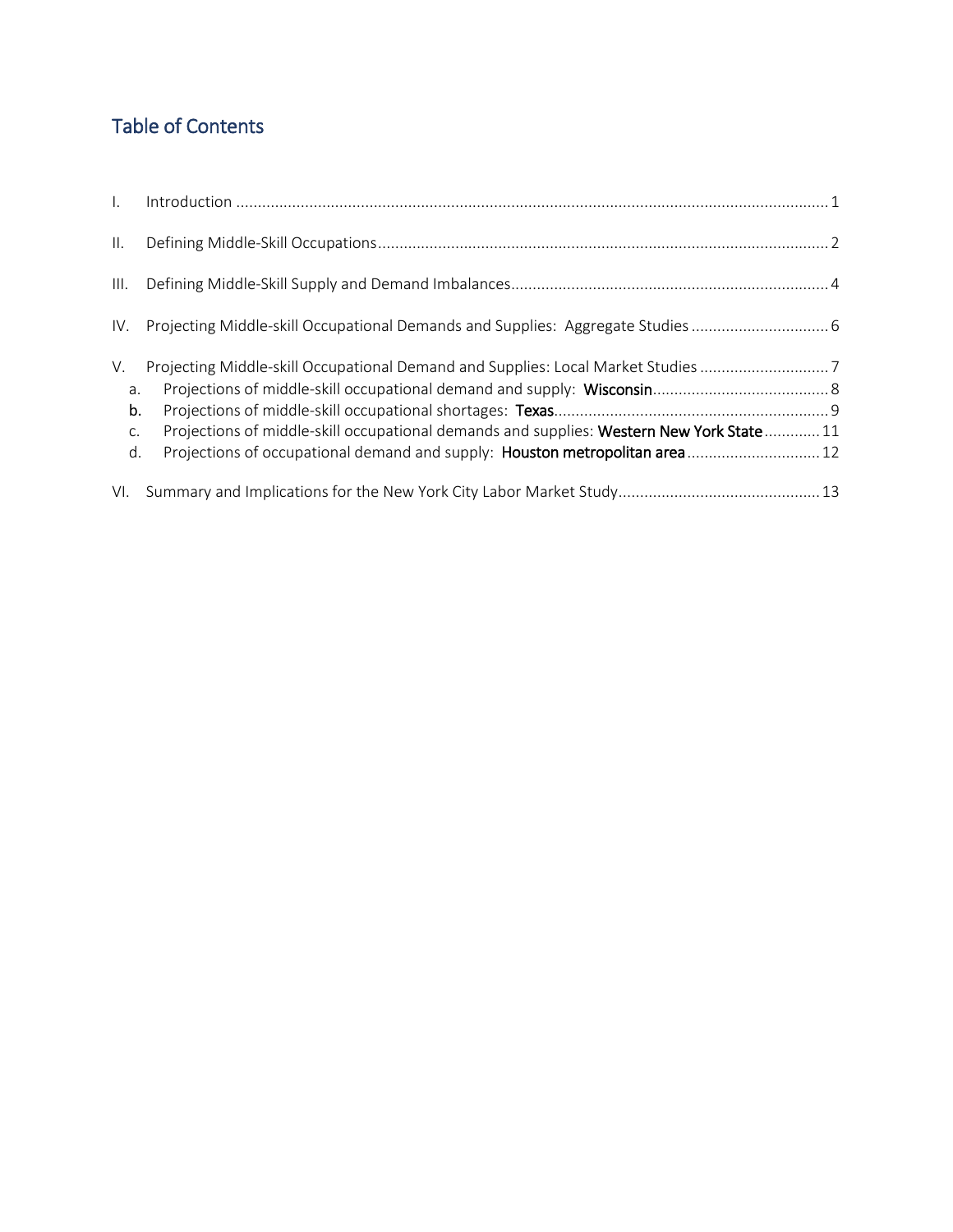#### <span id="page-2-0"></span>I. Introduction

Aligning training efforts with skills that are most in demand by employers is an ongoing challenge faced by workforce development providers. For local areas, getting the training mix right helps to ensure that job opportunities do not go unfilled and that the market is not over-supplied with too many eligible job seekers for too few jobs. Middle-skill jobs are particularly important as they typically require some education and/or training beyond a high school diploma (or its equivalent) but less than a bachelor's degree, and usually offer workers better pay and better chances for advancement within a career than low-wage jobs requiring less skill.<sup>[1](#page-2-1)</sup>

Matching middle-skill occupational demand and supply in a dynamic local market requires information on how the demands of employers are growing and evolving. Middle-skill development programs need to address current demand as well as anticipate how this demand is likely to change over time. Middle-skill supply projections require information on the extent to which workers will enroll in and complete relevant training programs or migrate to take advantage of job opportunities. A number of workforce development organizations have adopted various means to help identify potential mismatches and to characterize them in a way that informs programs or funding.

The New York City Labor Market Information Service at the City University of New York Graduate Center (NYCLMIS) is studying the supply for and demand of middle-skill workers in New York City. The study intends to help the City's workforce providers, specifically secondary and postsecondary educational and training institutions, make more informed decisions regarding their use of educational and training resources. Ensuring an appropriate supply of middle-skill workers for particular occupations in demand will help more segments of the population fully participate in the local labor market.

As part of that study, this report reviews the methods that are currently used to assess demand and supply conditions for middle-skill occupations in local labor markets. The focus is on datadriven tools to measure conditions in the market for middle-skill workers both in the near-term and long-term. This review follows the outline of most studies of the middle-skill occupational market. It begins with a review of the various ways that middle-skill jobs are defined. The review then briefly discusses the concepts of skill shortages and surpluses and how they have been applied in empirical labor market studies. This review introduces the various models that project middle-skill occupational supply and demand, focusing first on aggregate projection methods and then on local area projection methods, while drawing on the experiences of four large regional labor markets: two states(Wisconsin and Texas), the Houston metropolitan area, and a 10 county area in western New York State. The methodologies underlying each set of projections are compared with an emphasis on how they address several important conceptual and measurement issues. A final section summarizes the findings and outlines the implications for the New York City middle-skill jobs study.

<span id="page-2-1"></span><sup>1</sup> This report uses the term "skill" in the same sense as credential.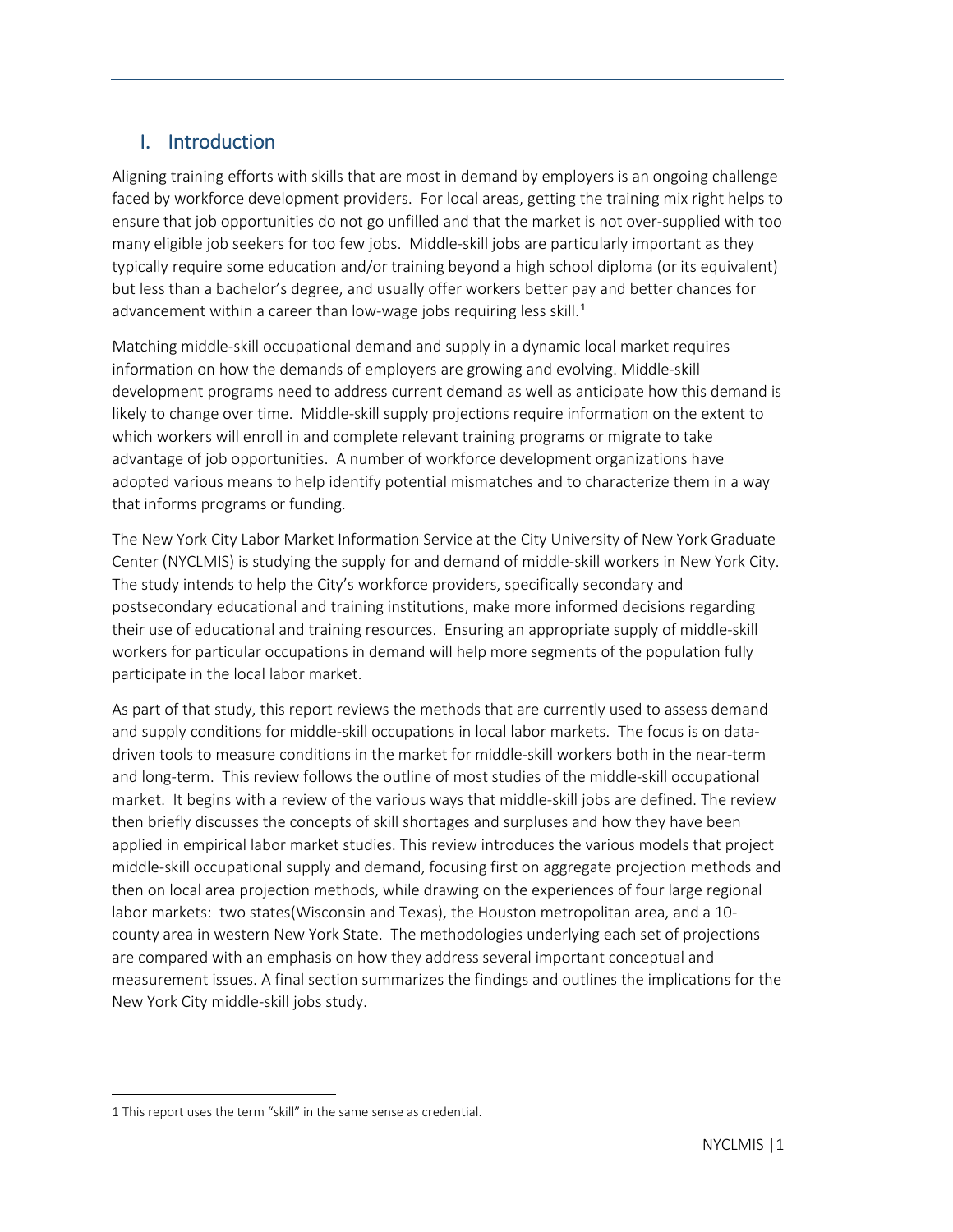#### <span id="page-3-0"></span>II. Defining Middle-Skill Occupations

Educational attainment of the workforce, relative occupational wage levels, and descriptions of the knowledge and skills required to perform job tasks, among other factors, are often used to delineate a set of high-, middle-, and low-skilled occupations. The adopted definitions vary and reflect the specific objectives of the studies and the availability of data.

**Educational Attainment.** Because skills need to be learned, a starting point for considering occupations as middle-skill is a measure of the level of education or training required to perform the job. The Standard Occupational Classification (SOC) system developed by the U.S. Bureau of Labor Statistics (BLS) classifies all workers into occupations by similarity in their duties as well as by the level of educational attainment, skills, and training required to perform the job.<sup>[2](#page-3-1)</sup> The methods that are used to project middle-skill occupational supply and demand are typically applied to the 890 six-digit SOC categories.<sup>[3](#page-3-2)</sup>

The educational attainment of the workforce in each occupation is captured by two measures. The first measure is an assignment by the BLS to one of eight educational attainment levels required for entry into each occupation.<sup>[4](#page-3-3)</sup> The second is the distribution of the observed educational attainment of the workforce in each of the occupations. That latter measure uses the American Community Survey (ACS) to identify the shares of workers both in national and in sub-national areas according to the educational attainment of workers in each occupation.<sup>[5](#page-3-4)</sup> Researchers using the former measure typically define middle-skill jobs as those requiring more than a high school diploma (or its equivalent) but less than a bachelor's degree. The second measure requires that researchers first specify a level of educational attainment for workers in middle-skill jobs. Then, researchers select a minimum share of workers in the occupation with the appropriate level of educational attainment.

Wage levels. Wages are presumed to reflect the return on skill. Autor et al. (2010), Abel and Deitz (2012), and Holzer (2015) have defined middle-skill occupations as those occupations making up roughly the middle third of the distribution of earnings. However, wages and earnings can vary across occupations for reasons other than differences in education or training—for example, employers may increase wages to attract workers to perform high-risk tasks or to overcome a labor shortage. Moreover, studies using relative wages or earnings to define middle-skill occupations have been concerned more

<sup>2</sup> Se[e http://www.bls.gov/soc/.](http://www.bls.gov/soc/)

<span id="page-3-2"></span><span id="page-3-1"></span><sup>3</sup> The BLS also aggregates these 890 occupations into 461 broad occupations and 23 major occupational groups. For example, in the healthcare field, radiation therapists are classified in SOC 29-1124, in broad group 29-1120 Therapists, and in major group 29 Healthcare Practitioners. See [http://www.bls.gov/soc/.](http://www.bls.gov/soc/)

<span id="page-3-3"></span><sup>4</sup> The eight degree levels are Doctorate or Professional degree, Master's degree, Bachelor's degree, Associate degree, Post-secondary non-degree, Some College, High School diploma (or its equivalent) and no formal educational requirement.

<span id="page-3-4"></span><sup>5</sup> The ACS educational attainment data are reported for 530 occupational categories which can be concorded to the occupational categories in the BLS data. See: [https://www.census.gov/programs-surveys/acs/.](https://www.census.gov/programs-surveys/acs/)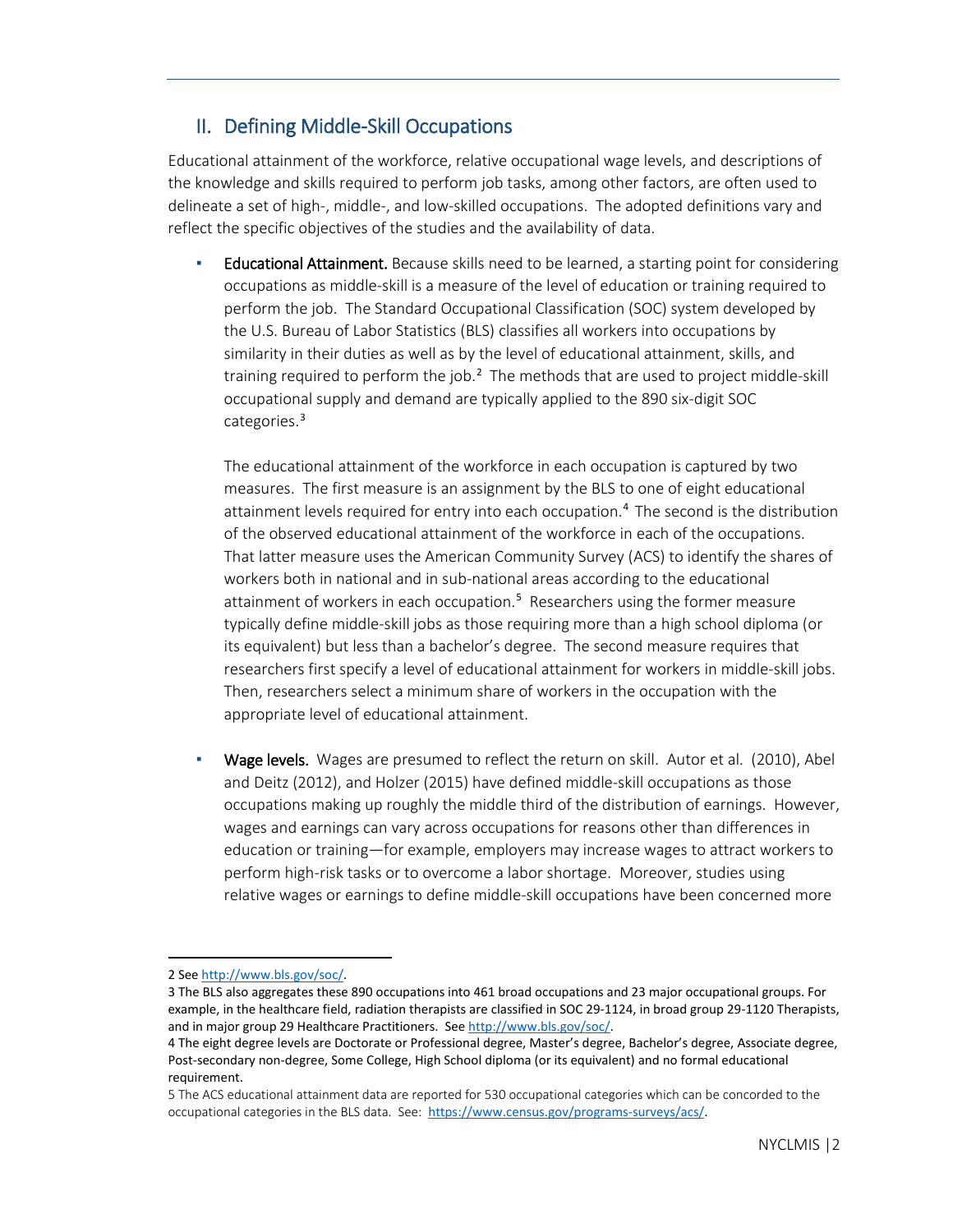with how employment and wages in this group of occupations have shifted over time rather than linking middle-skill occupations to specific education or training programs.

Knowledge, skills, and abilities. A third focus of middle-skill occupational studies focuses on the knowledge, skills, and abilities that are required to perform on-the-job tasks. This approach avoids relying solely on the educational background of the current workforce within an occupation. Autor et al. (2003), in a detailed study of how the computer has changed the nature of work, used task descriptions in the Dictionary of Occupational Titles (DOT) to categorize occupations as made up of routine or non-routine tasks and of cognitive or non-cognitive skills. Middle-skill occupations were defined as those requiring the performance of a large share of routine tasks, both "non-cognitive" and "cognitive." While this approach has the merit of looking at what workers actually do on the job, it does not lend itself readily to identifying specific education or training programs at a local level.

Data from the Department of Labor sponsored Occupational Information Network (O\*NET) builds on the DOT data and specify the required entry-level educational attainment and preparation; the mix of knowledge, skills, and abilities required on the job; as well as the variety of activities and tasks performed on the job.<sup>[6](#page-4-0)</sup> For example, there are six categories of required skills—basic, complex problem solving, resource management, social, systems, and technical. Analysts rate these skills for specific occupations in accordance with the required level and importance. O\*NET data have been used in several recent studies. Handel (2009) uses O\*NET data on a highly aggregated group of occupations to describe the process of skill upgrading across 24 Organization for Economic Co-operation and Development (OECD) countries. His results point to the growing importance of educational, cognitive, and interpersonal skills across occupations and the general decreasing importance of craft skills. Rothwell (2015) defines a group of advanced technical occupations by combining a workforce's educational attainment within an occupation with detailed O\*NET data on several areas of scientific and technical knowledge that are required to perform their job. While O\*NET data allow for a complex, multi-dimensional approach to occupational skill classifications, an important step would be a more systematic integration of the O\*NET database into definitions of middle-skill occupations.

Recent studies have noted two dynamic features associated with middle-skill occupations. First, education and experience requirements change over time, and the evidence suggests that *upskilling* has been taking place within many occupations. Predicting how these requirements will change is difficult; however, and most studies that project demand for and supply of labor to middle-skill occupations do not address changing skill requirements. [7](#page-4-1) A study by Neumark et al. (2012) looks for evidence of changing skill requirements by comparing the distribution of educational attainment in the current workforce as described by the ACS to the distribution in prior years and to requirements of newly listed jobs.

<span id="page-4-0"></span><sup>6</sup> http://www.onetcenter.org/overview.html.

<span id="page-4-1"></span><sup>7</sup> In addition to secular trends, Modestino (2014) describes some significant cyclical features of this occupational upskilling.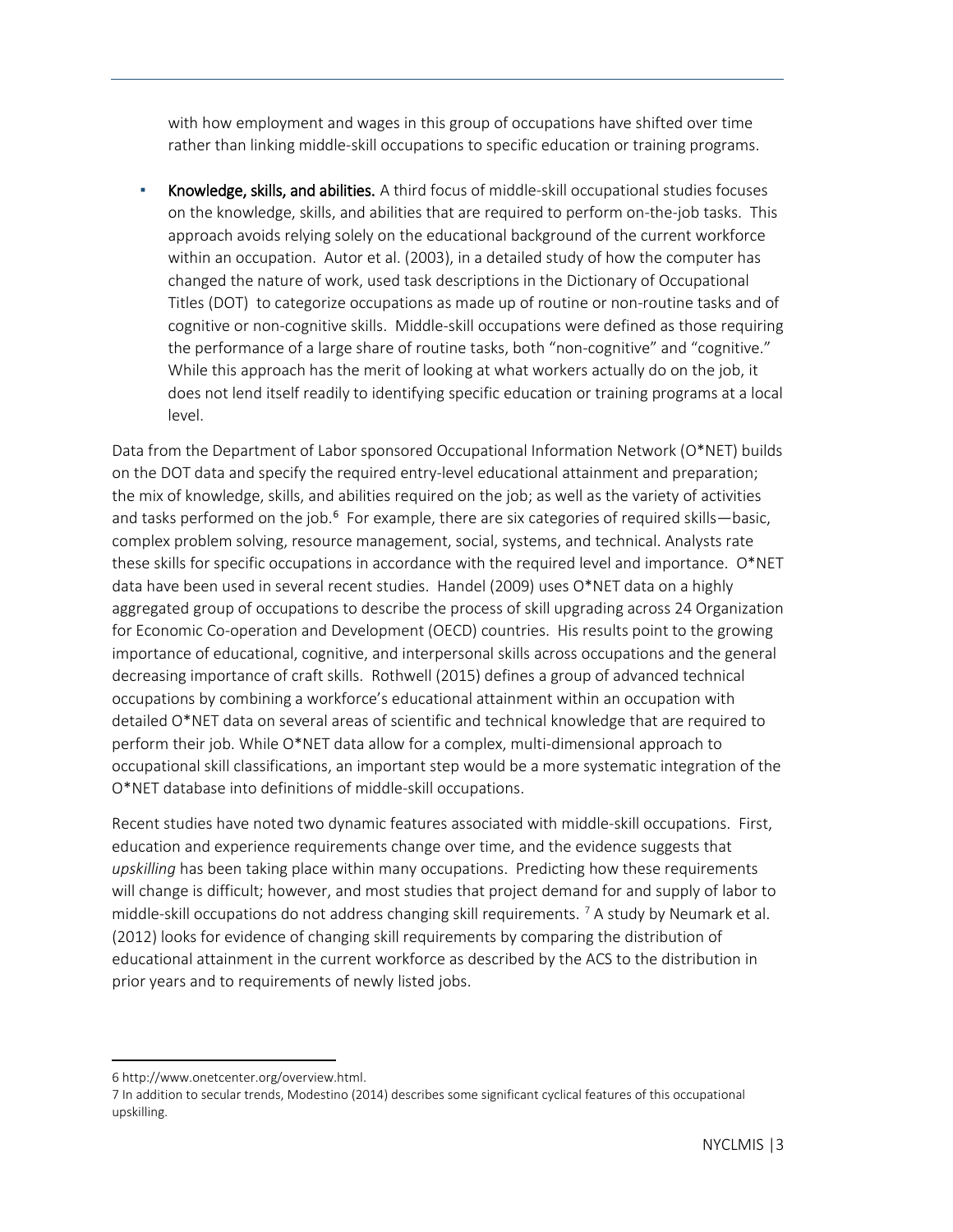Second, the recent discussions of job polarization show a decline in the share of middle-skill occupations in total employment over the past few decades due to outsourcing and the automation of routine tasks.<sup>[8](#page-5-1)</sup> Nevertheless, using definitions based on educational attainment, Modestino (2015) estimates that about one-third of all jobs can still be considered middle-skill. A useful classification of these middle-skill occupations by Holzer (2015) distinguishes between those jobs that are *older middle—*or jobs in clerical, support, or assembly work that have seen demand reduced over the past few decades*—*and jobs in the *newer middle—*or those occupations that are experiencing relatively rapid growth such as healthcare and installation, and maintenance and repair. These latter jobs require relatively more postsecondary education and technical skills as well as face-to-face interaction. This distinction points to occupations in important segments of the middle-skill labor market where ongoing increases in the supply of trained workers is needed to keep pace with demand.

#### <span id="page-5-0"></span>III. Defining Middle-Skill Supply and Demand Imbalances

Although a number of meanings have been attached to the term *skill imbalances*, the standard textbook definition refers to a market in disequilibrium at a particular point in time, that is, when the demand by firms for workers with particular skills is not matched by an equivalent supply of trained individuals available to work at the current market wage.<sup>[9](#page-5-2)</sup> Shortages refer to market situations where the quantity of skills demanded is significantly above the quantity supplied. Markets with shortages are characterized by high job vacancies and low unemployment; markets with surpluses are characterized by low job vacancies and high unemployment. In a more dynamic view, a shortage (or surplus) occurs where the growth in the demand for a particular skill increases (or declines) over time at a rate above (or below) the growth in the supply of the skill. Arrow and Capron (1959) used this definition to define market shortages for scientists and engineers. This dynamic shortage concept describes a market where supply has to continually adjust to meet demand.

Market conditions are assumed to be temporary, and markets are assumed to eliminate these imbalances. While wage adjustments are emphasized as the main equilibrating mechanism, Froeschle (2014) and Barnow et al. (2013) outline a broader set of adjustments in local area middle-skill occupational markets, including firms expanding the geographic scope of recruiting efforts, increasing overtime hours, investing in new equipment, providing on-the-job training, and reducing minimum entry level qualifications. The supply of workers can also change with inmigration, increases in labor force participation, and transfers from occupations utilizing similar skills. These adjustments provide a potentially rich set of indicators of actual or impending shortages though the relatively severe data requirements have limited the extent to which studies have estimated a full range of impacts.<sup>[10](#page-5-3)</sup>

A second class of models presented in recent labor market studies by Sahin et al. (2014), Elsby et al. (2014), and Daly et al. (2012) use the term *skill mismatches* to emphasize the job search

l

<span id="page-5-2"></span>9 Several uses of the term skill shortage are discussed in Vineri (1999).

<span id="page-5-1"></span><sup>8</sup> See Autor, Levy and Murnane (2003) and Abel and Deitz (2012).

<span id="page-5-3"></span><sup>10</sup> See Lane and Gohmann (1995) and Hanel. Kalb and Scott (2012) for models of the role of wages in the adjustment of skill supply and demand in the market for nurses.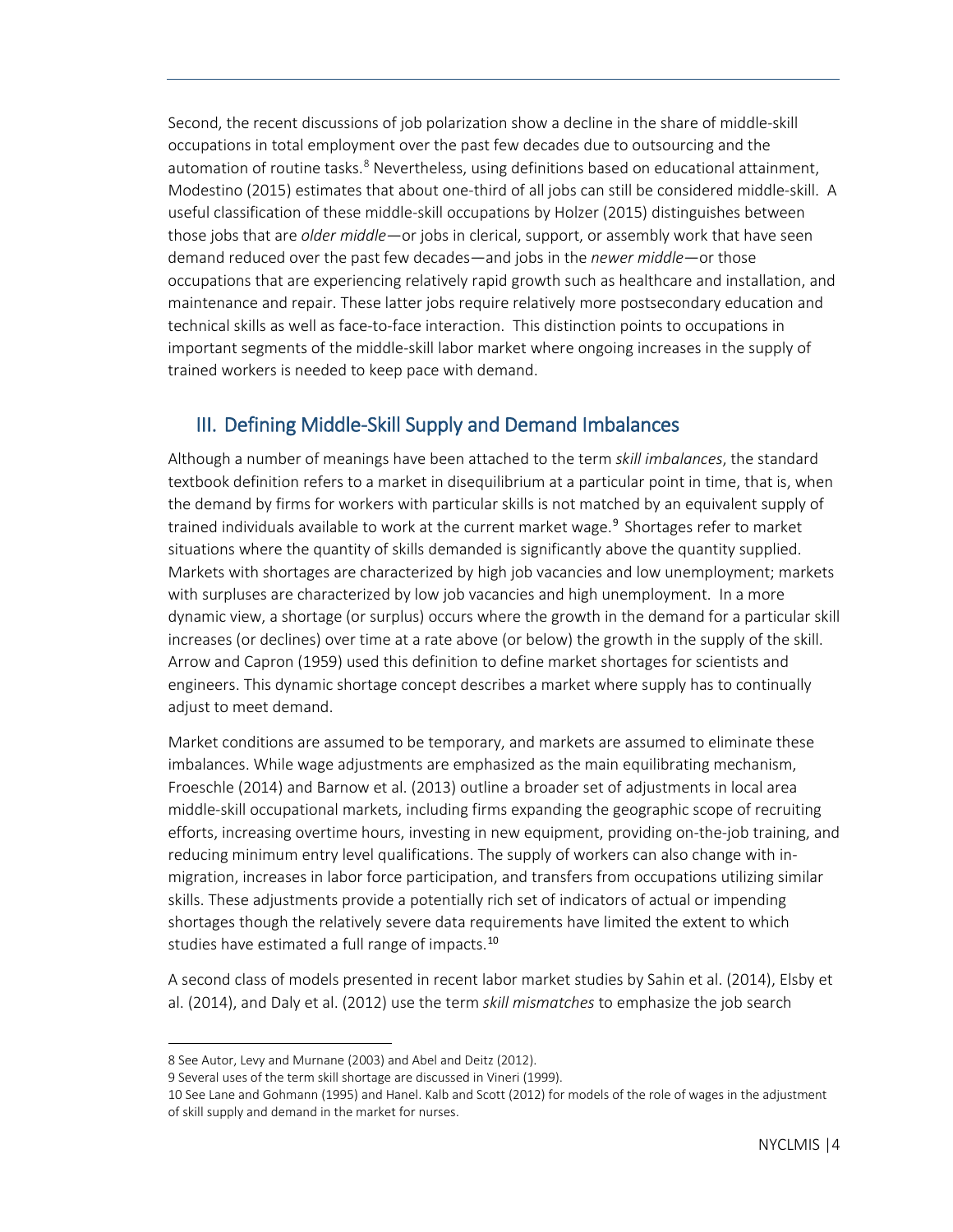behavior of workers and firms. Not all unemployed workers readily find suitable jobs and not all firms readily find qualified workers; therefore, at any time, both unemployed workers and job vacancies will be observed. Historically there has been a stable inverse relationship between the unemployment rate (U) and the job vacancy rate (V) over the business cycle, described as the Beveridge Curve. Evidence of a shortage of appropriately trained workers is the shifting in the V/U ratio for particular skills, or a higher vacancy rate for any given unemployment rate. This shifting can be the result of either a mismatch between supply and demand for skills or a mismatch between the geographic location of the demand for skills and the location of the available supply of skills. Data to implement this approach for a highly disaggregated set of occupations in a local labor market are generally not available. However, the data on job postings in local areas go some way to capture the number of vacancies and could be combined with information on the occupations of the unemployed as one measure of mismatch at the broad occupational group level.

There are two relevant market situations where surpluses and shortages may persist despite adjustments. One example is a situation where the demand for workers in an occupation is not entirely market determined. This can be observed in cases where the demand is based on a *population's service needs*, i.e., markets where the demands for workers bears a fixed relationship to the number of people being served or to a specific feature of the population being served. One example of this is a study of the demand for physicians, conducted by Staiger et al. (2009), where population projections were combined with specific targets for physicians/population ratios in order to project the demand for physicians.[11](#page-6-0) The market for special education teachers has also been analyzed using a similar service needs approach in Barnow et al. (2013). These demand measures have been used to characterize areas as being under- or over-served served in some capacity.

Another model, which is most relevant to labor market shortages is that of a monopsony market, or a market with only a single buyer of skills. Unlike a "perfectly competitive" market where employers are assumed to be able to hire as many workers as they demand at a single marketdetermined wage, an employer in a monopsony market is assumed to have to raise the wage offered in order to attract more workers. As a result of these rising costs of expanding employment, staffing levels are below what they would be if a firm were in a perfectly competitive market. The models, discussed by Barnow et al. (2013), are typically used to characterize big firms in relatively small or isolated markets, though they could characterize markets with one buyer of a particular skill. The resulting situation is not a shortage in the textbook sense, but as noted in Modestino (2015) could lead firms to consider the constraints on hiring as a shortage.

Finally, models assume adjustment takes place in a situation of perfect information on the part of workers about occupational market developments. However, in considering supply adjustments Jacobson and LaLonde (2013) argue that the efficiency with which workers make sound investments in acquiring new skills is significantly influenced by the amount and quality of the information they have regarding market demand and the features of training programs. Accurate information about opportunities, including wages, benefits, and, importantly, what types of

<span id="page-6-0"></span><sup>11</sup> Some healthcare occupational demand is modeled using these indicators of services need.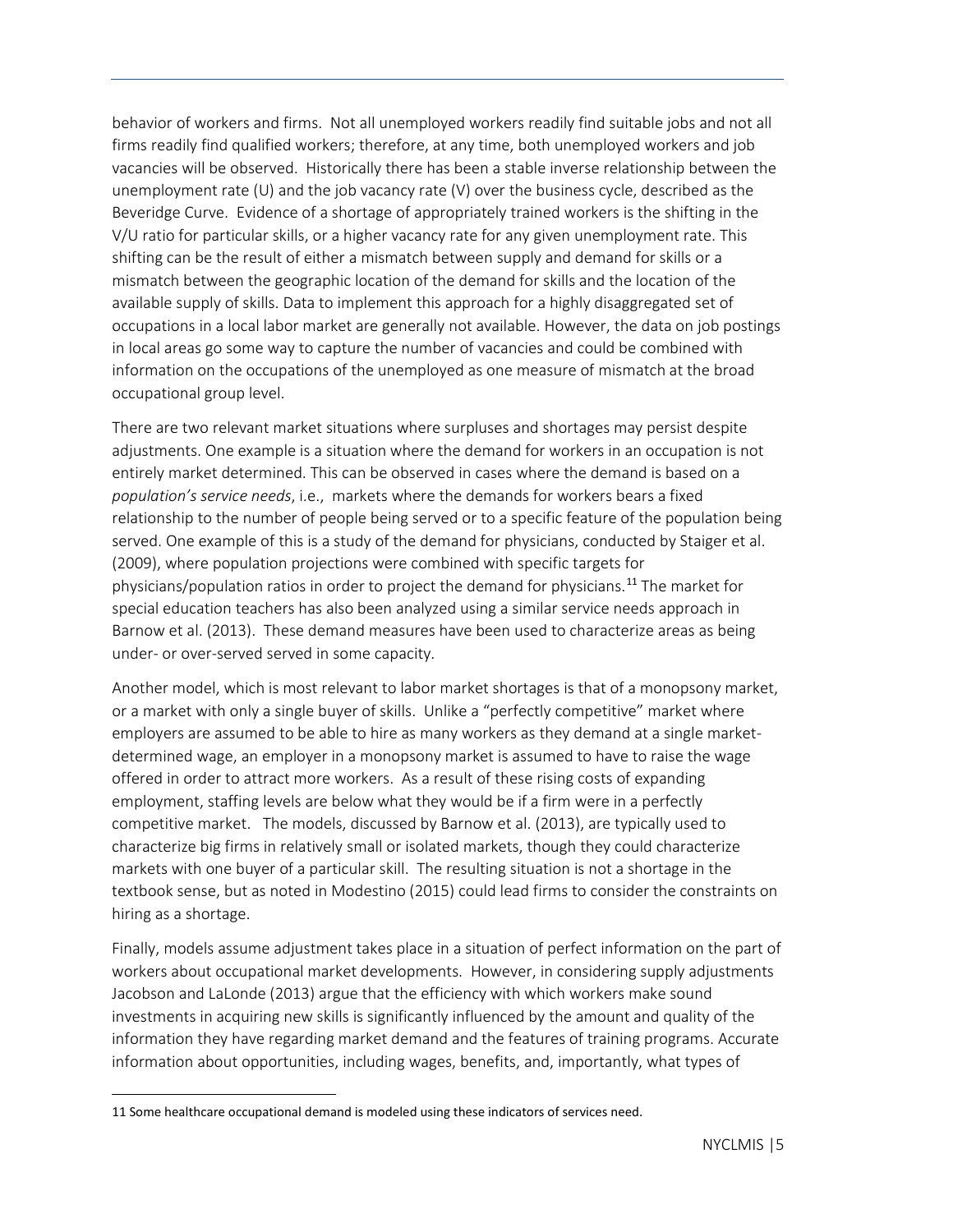workers have successfully transitioned into the occupation would help workers evaluate the costs and benefits of enrolling in the program and reduce the considerable risks associated with making these investments. Jacobson and LaLonde offer several ways public agencies can provide that information.

#### <span id="page-7-0"></span>IV. Projecting Middle-skill Occupational Demands and Supplies: Aggregate **Studies**

Broad population and educational trends have motivated a number of studies examining the potential for middle-skill surpluses and shortages to develop at an aggregate level. For example, a study of the national labor market by Neumark et al. (2013) focused on the retirement of the relatively large and highly-educated baby-boom cohort. As these workers leave the labor market over the coming years the key policy question has been, "will the retirement of this relatively highly-educated cohort lead to skill shortages?" Skill imbalances have been addressed with models that use educational attainment to proxy for skill levels, and then project separately the demand for and supply of categories of workers with different skills.

Projections of the future demand for workers with different levels of education are derived from the BLS occupational employment projections.<sup>[12](#page-7-1)</sup> These 10-year projected job openings are computed every two years and are calculated to account for change due both to new jobs and to retirements. Beginning in 2017, BLS will also include openings due to churn, or turnover. The share of workers with different levels of educational attainment in each occupation are then applied to the projections of occupational employment levels to arrive at the aggregate demand for workers with different levels of educational attainment.<sup>[13](#page-7-2)</sup>

The supply of workers by educational attainment level is derived from a cohort-component model of population growth that essentially ages out older cohorts of workers and ages in younger cohorts. Current and future population levels are computed by age, gender, race, and nativity, with future supplies of education reflecting educational attainment trends within and among cohorts.

Both Neumark et al. (2013) and Modestino (2015) are two studies that use this methodology. The former, as noted above, examined the adequacy of the supply of educated workers through 2018 while the latter looked specifically at the future demand and supply for middle-skill workers. Both studies base their demand estimates on BLS occupational demand projections and use ACS data on the observed educational distribution of occupations to derive estimates of future educational demand and supplies. Neumark also uses ACS data to project trends in the educational demands of occupations and in the educational attainment of cohorts of workers. Adjustments in these models that are based on past trends in educational attainment, however, do not account for the full range of preferences and constraints that underlie occupational choice, schooling, immigration and migration, as well as labor force participation decisions.[14](#page-7-3)

<span id="page-7-2"></span><span id="page-7-1"></span><sup>12</sup> See BLS (2013). A step-by-step presentation of the methodology is available in Modestino (2010). 13 Both the empirically-observed distribution of educational attainment of workers in each occupation from the ACS

<span id="page-7-3"></span>and the educational attainment required to enter the occupation from the BLS have been used. 14 Lee and Wolpin (2010) present a model of educational and occupational choice in their analysis of the rise of employment in the services sector.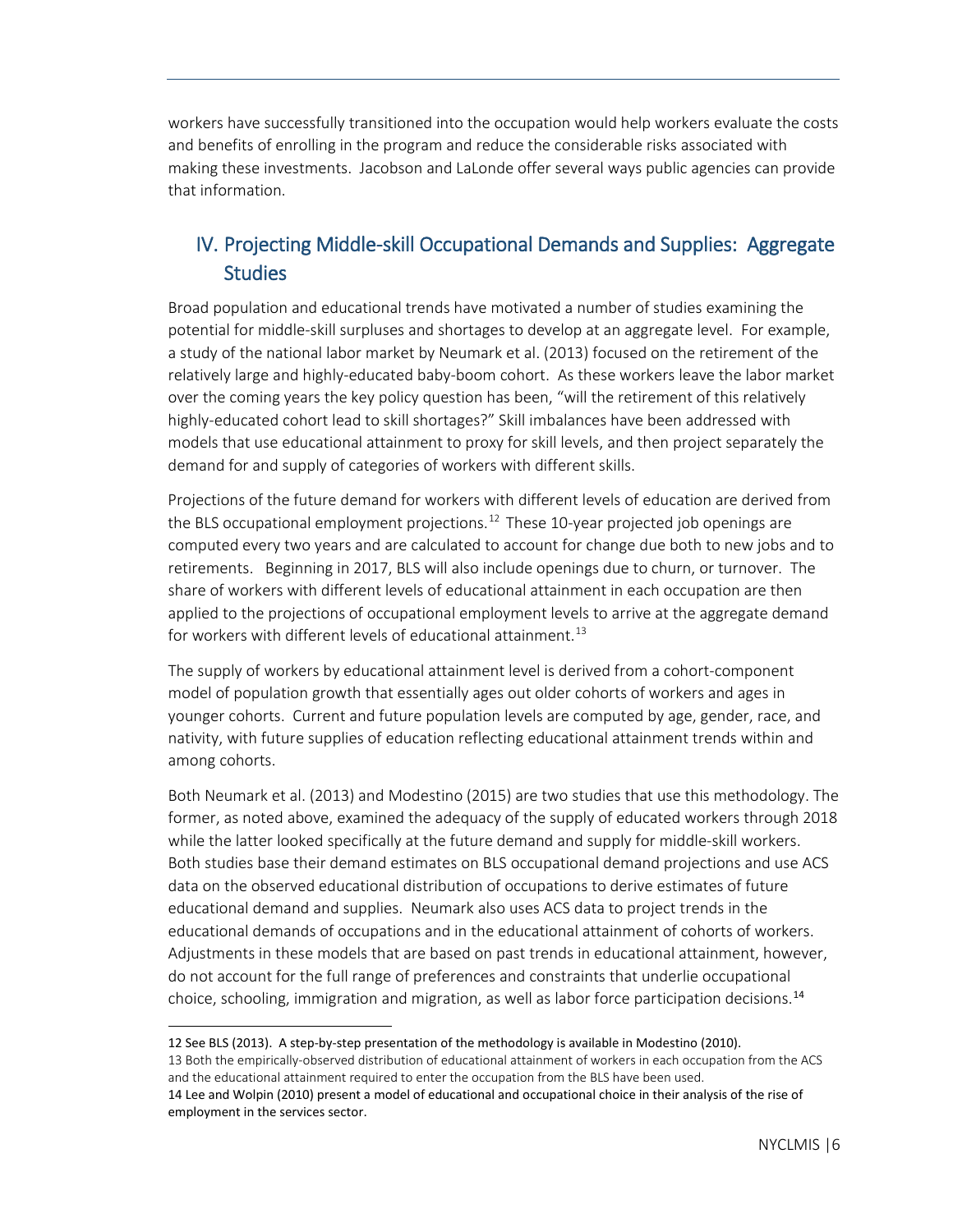These decisions represent a richer set of responses that would both influence and be influenced by the impending labor market imbalances.<sup>[15](#page-8-1)</sup>

Comparison of educational demand and supply in Neumark et al. (2013) show little evidence of overall impending aggregate skill shortages over their projection horizons. For middle-skill workers, however, both Neumark et al. and Modestino find a large gap between the projected demand and supply. Modestino looks further into the set of occupations at the national level that utilize middle-skill workers intensively to suggest where developing imbalances might have their largest impact. Neumark et al. also point to the likelihood of high-skill shortages arising in states with relatively large proportions of less-educated workers, including California, Texas and Florida.

Variations of the cohort-component model have been used in other studies of skill supplies and demands. Modestino (2010) showed a potential for skill shortages to develop in New England and Johnson et al. (2015) projected an inadequate supply of future college-educated labor in California.

There is generally not a lot of detail in these models regarding the way in which the economy will evolve as imbalances between skill demands and supplies appear. As shortages or surpluses develop both employers and workers will make adjustments that, in theory, will work to bring markets toward equilibrium. As a result, these and other projections should be looked at as primarily identifying where imbalances between demand and supplies for particular skills are likely to develop.

### <span id="page-8-0"></span>V. Projecting Middle-skill Occupational Demand and Supplies: Local Market Studies

A number of policy studies have been undertaken to help identify near-term and longer-term gaps between the demand and supply of middle-skill workers within a state or local area. The definition of the geographic scope of the local labor market is typically the state or the area for which policy makers have workforce development responsibilities. Demand is expressed as the number of current and projected job openings, defined to include new jobs and replacements of retirees. The supply of workers to those occupations is then projected and the gap between demand and supply is calculated.

The following sections present the methods used to assess demand and supply for middle-skilled occupations in two states, Wisconsin and Texas, in the Houston metropolitan area, and in a 10 county region around the City of Rochester in western New York State. Table 1, *Summary of Case Study Findings*, presents the basic approach and results of each study.

<span id="page-8-1"></span><sup>15</sup> Similar models of occupational demand and supply projections for the countries making up the European Union have been developed by Cedefop (2011), the European Centre for the Development of Vocational Training. These models have been augmented with modules that forecast the educational attainment and labor force participation behavior of different cohorts of workers.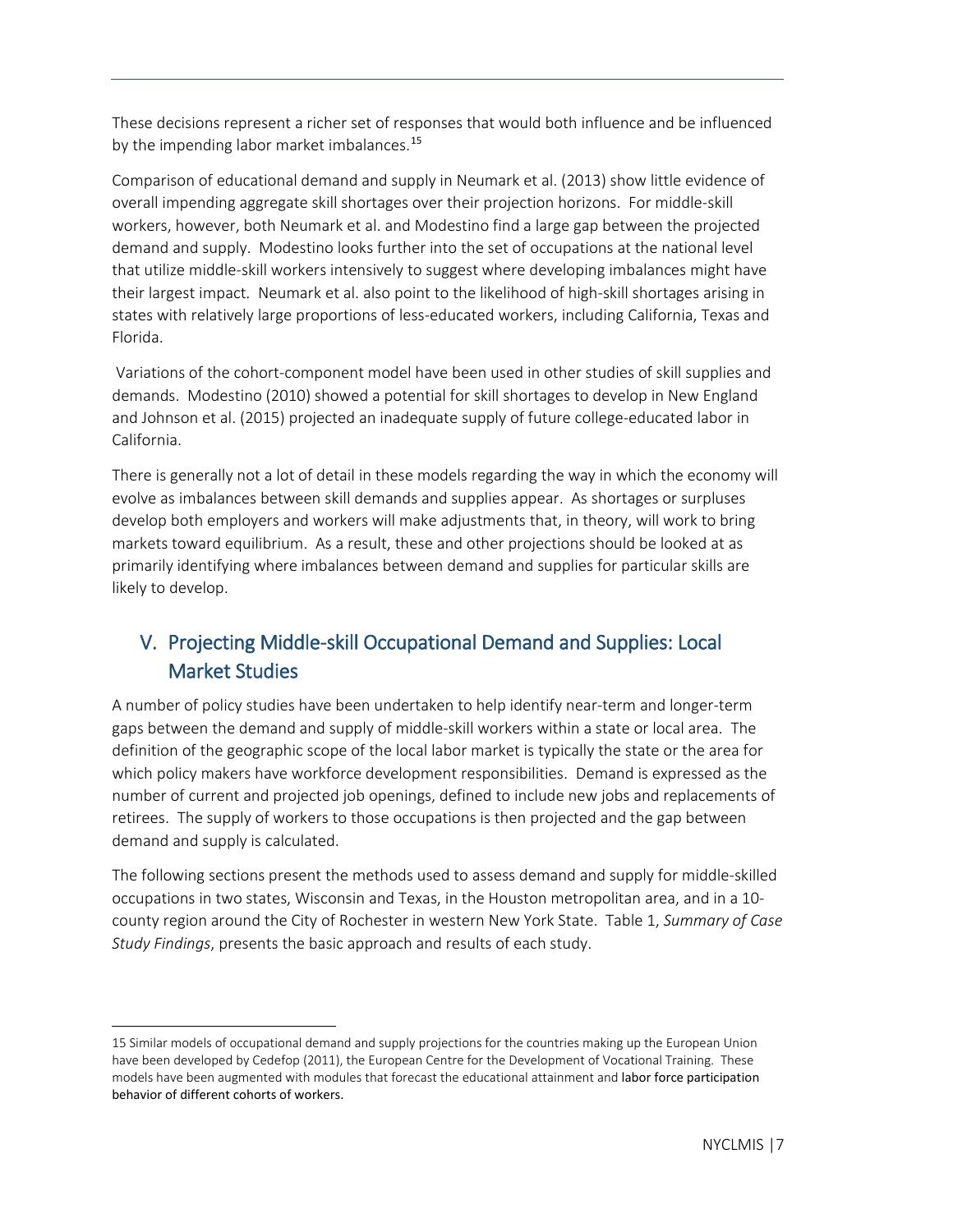#### a. Projections of middle-skill occupational demand and supply: **Wisconsin**

<span id="page-9-0"></span>In light of concern about the potential for a skills gap to develop across the spectrum of skills in Wisconsin, a study of the demand and supply of skilled workers in the state was undertaken by Loritz et al. (2013). The study, prepared for the Wisconsin Legislative Council, an independent policy research organization, projected demand and supply conditions for selected occupations in the year 2020.

The study defined middle-skill occupations as those requiring an associate degree or postsecondary certificate and the set of occupations reviewed were roughly equivalent to those at the four-digit SOC level of aggregation. The authors limited their study to occupations with more than 5,000 projected new openings between 2012 and 2020. On the demand side, the Wisconsin Department of Workforce Development (DWD) provided projections of the demand by occupation in 2020.<sup>[16](#page-9-1)</sup> Projected demand included both new openings and replacement for those permanently leaving the occupation. The DWD also assigned a required level of educational attainment for entry into the occupation. On the supply side, projections of the supply of middleskill workers by occupation was based largely on the number of program completers from Wisconsin schools. Specifically, the supply of workers in 2020 was projected by assuming a continuation of the annual growth rate of the number of graduates from Wisconsin institutions in each occupation between 2000 and 2011. The Integrated Postsecondary Education Data System (IPEDS) data were used to measure the annual number of new graduates eligible to work in an occupation.[17](#page-9-2) The authors used a crosswalk to link a student's major, as defined in the Classification of Instructional Programs (CIP) to the BLS SOC. As the authors note, it is possible for some educational programs to relate to multiple SOCs.

Several trend growth rates were computed in an effort to take account of the impact of the recession on employment levels resulting in upper and lower bound supply estimates for each occupation. The authors adjusted these occupational supply projections to account for outmigration and labor force participation rates of graduates. Specifically, they reduced the supply projections to account for the fact that roughly 67 percent of University of Wisconsin system graduates remain in the state after graduation, and used information from the BLS to reflect the labor force participation rates of graduates.

Overall, the results were consistent with the projection of a rough balance between demand and supply of workers in middle-skill occupations in the state in 2020.  $^{18}$  $^{18}$  $^{18}$  The only reported projections of shortages for workers in high-skill occupations were for computer science, information technology, and elementary and high schoolteachers. At the middle-skill level,

<span id="page-9-1"></span>l 16 See Wisconsin Department of Workforce Development, Office of Economic Analysis, for the latest projections, available at: [https://dwd.wisconsin.gov/oea/.](https://dwd.wisconsin.gov/oea/)

<span id="page-9-3"></span><span id="page-9-2"></span><sup>17</sup> IPEDS is a system of annual surveys conducted by the National Center for Education Statistics that collect data on enrollments and completions, among other information, at U.S. post-secondary educational institutions. See: [https://surveys.nces.ed.gov/ipeds/ViewContent.aspx?contentId=15.](https://surveys.nces.ed.gov/ipeds/ViewContent.aspx?contentId=15) The data have been collected since 1993 and participation is mandatory for institutions receiving federal aid under Title IV of the Higher Education Act of 2015. 18 The authors note that their findings are not fully consistent with several other studies which found some evidence of impending skill shortages in some middle-skill occupations.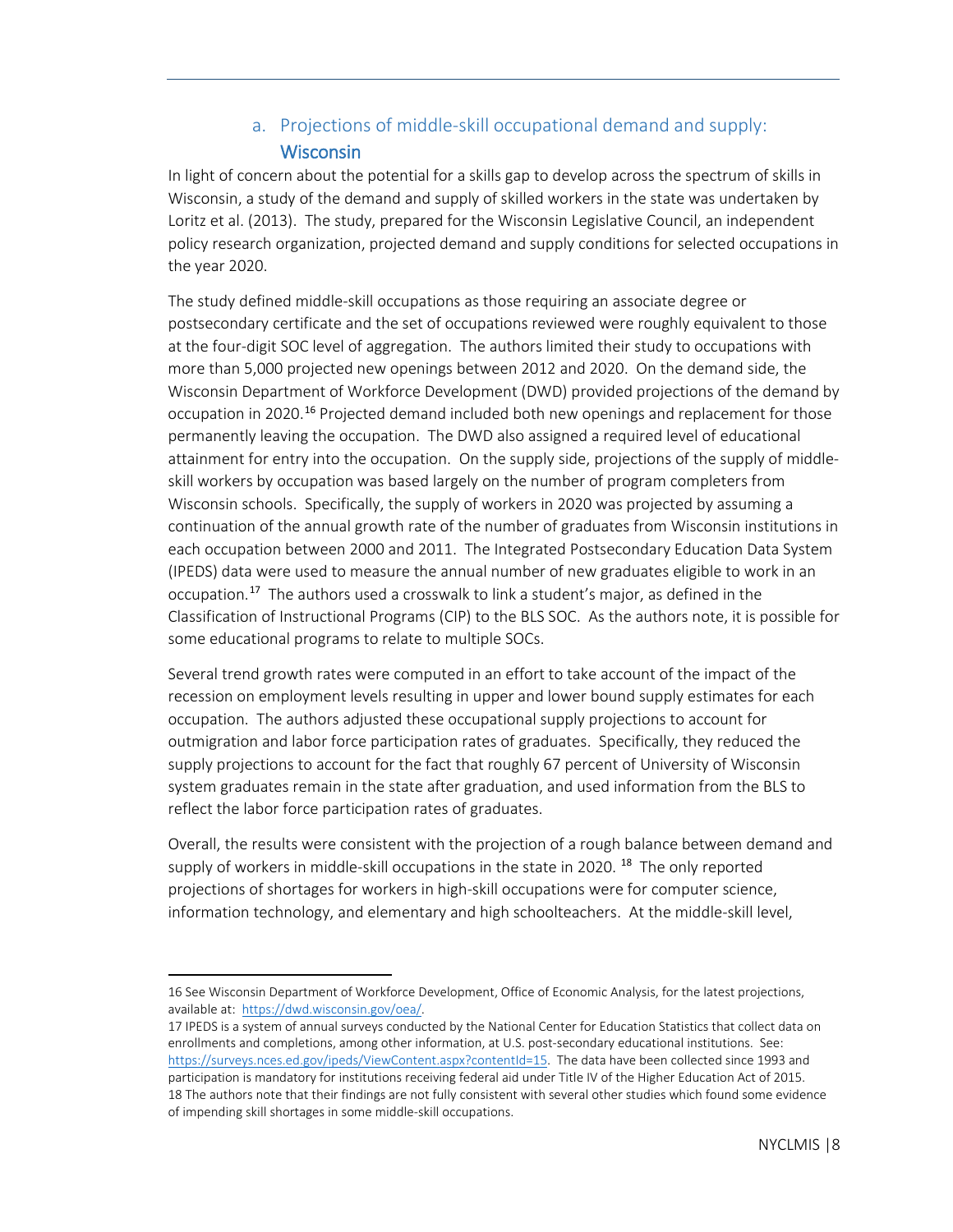nursing aides were among the occupations projected to have a sizeable surplus of workers in the state in 2020.

Given the demand projections, the study's findings suggest only modest changes in the state's education and training agenda for producing middle-skill workers. However, the increases in supply that underlie many of the trend projections through 2020 will likely require a significant expansion in the capacity of education and training institutions statewide. Little information was reported on the ability of or cost to Wisconsin institutions of increasing that capacity to meet the projected growth in demand.

#### b. Projections of middle-skill occupational shortages: Texas

<span id="page-10-0"></span>In May 2013, the Texas legislature passed a bill requiring the Texas Higher Education Coordinating Board (THECB), in conjunction with the Texas Workforce Commission (TWC), to report on future workforce needs in the state. As part of the requirements these organizations prepared a report that used the information on workforce needs to inform the development and expansion of the supply of post-secondary education programs. Going forward, all state program providers must use occupational demand and supply data to demonstrate the need to create new programs or to eliminate existing programs.

As discusses in Goldman et al. (2015) both near-term and longer-term models of occupational demand and supply provide relevant information for degree program planning in Texas. The near-term projections, or flow models, compare the demand for different occupations in the state and local areas with the current supply of workers receiving degrees or credentials allowing them to enter an occupation. The longer-term projections, or stock models, are similar to the models used in the Wisconsin study in that they quantify occupational demands and supplies over a longer-term horizon to identify potential imbalances.

The discussion in the report focuses on the implementation of these flow and stock models to identify gaps between the demand for and supply of middle-skill workers. For both models, the six-digit SOC occupations are grouped as high-, medium-, or low-skill based on the educational requirements reported by the BLS. Middle-skill occupations are identified as those that require postsecondary schooling or, where only a high school diploma is required, more than 65 percent of the workforce in the occupation in Texas have postsecondary schooling. The TWC also asks employers about their views on the educational requirements for middle-skill occupations, and in general are supportive of input from workforce professionals and employers throughout the process of identifying skill gaps.

Projections of current and future demand for middle-skill occupations are reported statewide and for 10 regions within the state are reported by the TWC. Demand growth is defined to include new jobs plus replacement demand. Demands at the six-digit level are aggregated into four-digit groups, and occupational groups with less than 1,000 workers in any region are excluded.

Supply projections for flow models are based on the annual number of workers completing formal training programs in Texas institutions. For each occupation, this projection is primarily computed from the annual number of degrees and certificates expected to be awarded to students currently enrolled in the different programs. Notably, the study emphasizes the need to gather data to better determine the capacity of training institutions in Texas to produce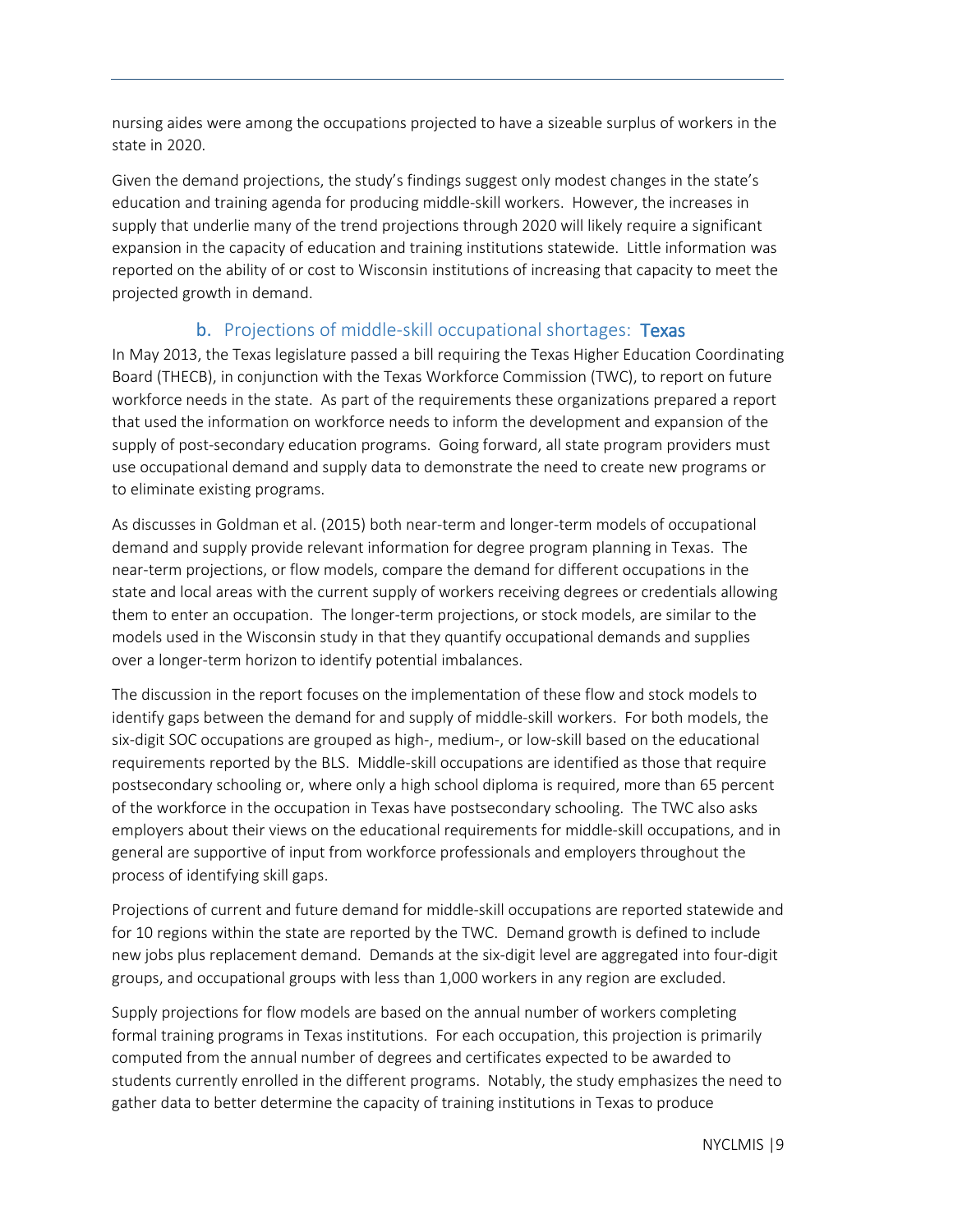additional graduates. The projections are limited to schools located in Texas and do not allow for in- or out-migration of students or possible upskilling of occupations over time.

The authors note several practical challenges in using the information on degree and certificate awards in projecting supply to an occupation. The information is typically taken either from records reported directly by post-secondary institutions in the state or from information on degrees and certifications available in IPEDS. These counts of degrees and certificates yield a quantitative estimate of the supply of workers to middle-skill occupations. However, IPEDS data only includes institutions that participate in student financial aid programs (e.g. Pell Grants), so the count may be incomplete. In addition, as was discussed in the review of the Wisconsin study, researchers must use a crosswalk to relate the major, as described in IPEDS' Classification of Instructional Programs (CIP), to the BLS Standard Occupational Classification (SOC). It is possible for educational programs to relate to multiple SOCs, i.e., a training program could prepare individuals for *multiple* occupations, not just one.

The study also cites the use of real-time job postings data as a source of occupational demand, which measure online advertisements of job vacancies and list the education, certification, and skill requirements of each position. <sup>[19](#page-11-0)</sup> These data are updated daily and are available for national, state, and sub-state region; they are becoming increasingly utilized in analyses of labor demand, although this study sees their value more in linking individual occupations with postsecondary educational requirements.<sup>20</sup>

For the stock models, the number of workers supplied to different occupations is based on an extrapolation of the growth rate of the number of workers in the occupations over the prior ten years. The growth rate is taken from the ACS data on employment by detailed occupation, with the projections assuming that growth is some combination of program completers in institutions in the Texas, in-migration of qualified workers, and changes in the labor force participation. The authors note the difficulty of modeling these individual sources of supply and also note some lack of precision with these supply projections.

In this report, the authors do not present point estimates of their projections of occupational demands and supplies. Rather, because the projections of demand and supply were made separately from different data sources and there was no effort to equilibrate them at a particular projection horizon, the authors do not compute the numerical size of any occupational shortages or surpluses. The tool that the authors develop and present is a matrix of occupational demand and supply growth rates. Each occupation is represented on the demand and supply axes of the matrix by one of three categories—rapid, moderate, or slow. There is an "uncertain" category that includes occupations in which the size of the error of the projected growth rate of supply makes it difficult to assign the occupation to one of the three categories.

Potential shortages are presumed to occur in those middle-skill occupations where there is rapid growth in demand and less than rapid growth in supply. The analysis shows potential shortages

[https://hcexchange.conference-board.org/data/helpwantedonline.cfm.](https://hcexchange.conference-board.org/data/helpwantedonline.cfm)

<span id="page-11-0"></span><sup>19</sup> For examples of real-time job ads data, se[e http://burning-glass.com/](http://burning-glass.com/) and

<span id="page-11-1"></span><sup>20</sup> For a discussion of the sources and uses of real-time labor market data, see Dorrer at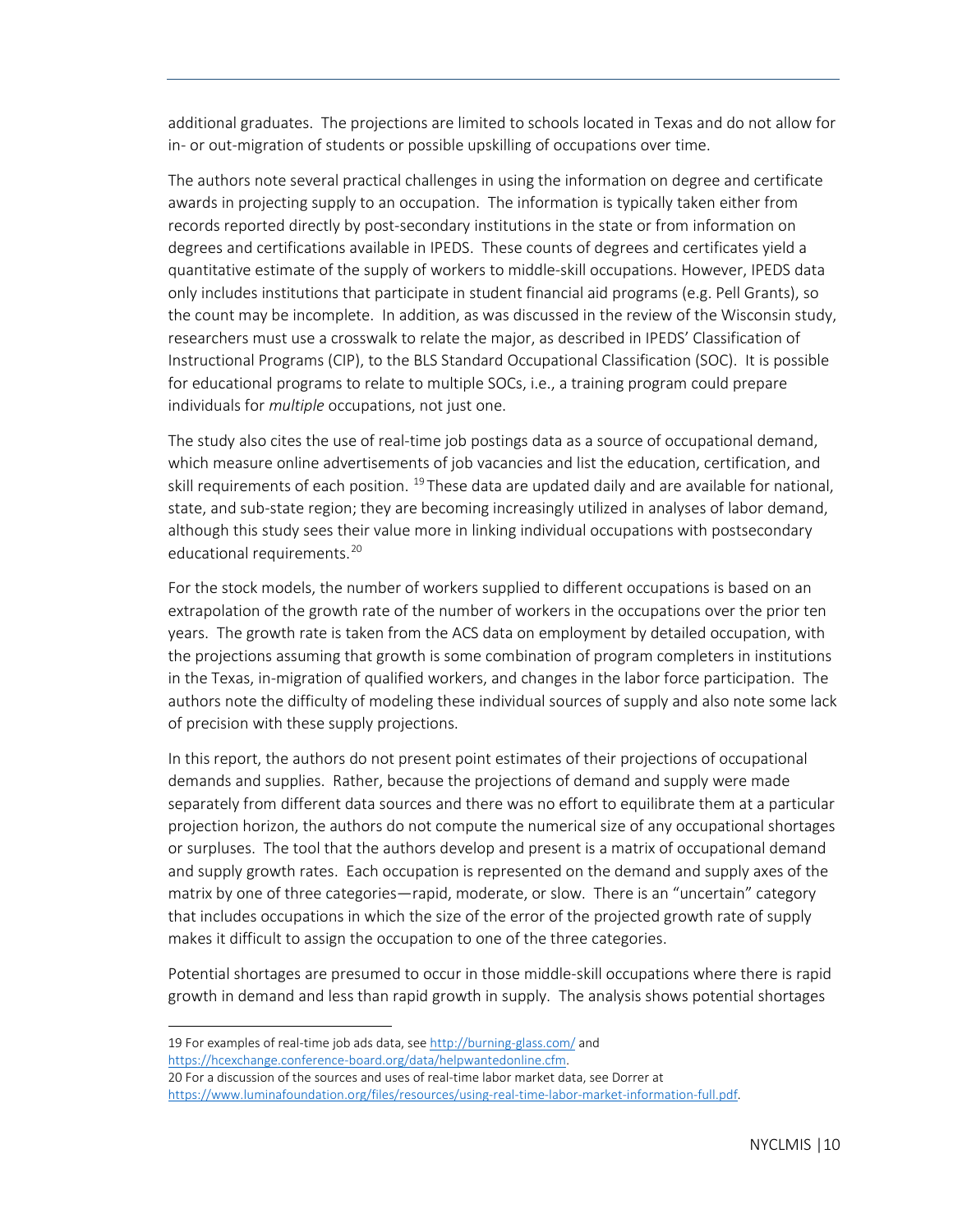in construction trades, air transport workers, office supervisors, and sales representatives. Potential surpluses occur where there is low growth in demand and rapid growth in supply. These occupations include a number of manufacturing production occupations.

The authors note that that this formal modeling tool relies on a continuation of past trends and argue that it ideally should be used in combination with other information on occupational demand and supply, particularly the input of employer groups. A survey of employers could indicate the occupations where they see shortages or surpluses developing, and provide a detailed outline of the expectations of the capabilities of a worker completing a degree or certification program. Further, emerging growth occupations might be better identified from recent online job postings rather than past growth rates. Wage changes, job vacancies, and unemployment rates are discussed as potential candidate series for inclusion in a broader consideration of occupational imbalances, although no data on these series are presented.

## c. Projections of middle-skill occupational demands and supplies: Western New York State

<span id="page-12-0"></span>Demand and supply projections for middle-skill occupations in the ten-county Finger Lakes region in Western New York State are reported by the Monroe Community College (MCC) Economic Development and Innovative Workforce Services group.<sup>[21](#page-12-1)</sup> MCC is a major provider of postsecondary training in the region and this effort supports the mission of the group to promote technical and career education and to create a middle-skills pathways system.

Ongoing concern about potential skill shortages in the region led MCC (2015) to produce a report detailing demand and supply conditions in middle-skill occupations within a pre-determined set of five industries that are key drivers of the economy of the region: Advanced Manufacturing, Skilled Trades, Information and Computer Technology, Hospitality and Tourism, and Healthcare. The analysis led to a focus on a total of twenty three clusters of occupations across the five industries.

Middle-skill occupations were identified as those requiring some postsecondary education but less than a bachelor's degree. Demand projections are presented for six-digit SOC occupational categories within each cluster in the form of the annual number of job openings. The demand projections relied on proprietary employment data and included new jobs plus openings due to the ageing out of the current workforce. Data on occupational demands were supplemented with detailed information on the job requirements as reported on online job postings, as well as the distribution of wages of current workers in the occupation. Wage, knowledge, and skill indicators yield a rich set of information to jobseekers and program providers and were reported along with the demand projections. Estimates of the value to the worker of completing the occupational training program are reported together with estimates of the economic impact, or the "bang-per-buck," of each newly-filled job on the region's economy.

The projections of the supply of workers to these occupations are the number of program completers in each individual skill from the four area colleges with training programs in the region as reported by IPEDS. Program completers from outside the region are not included in the

<span id="page-12-1"></span><sup>21</sup> The counties are Genesee, Livingston, Monroe, Ontario, Orleans, Schuyler, Seneca, Wayne, Wyoming and Yates.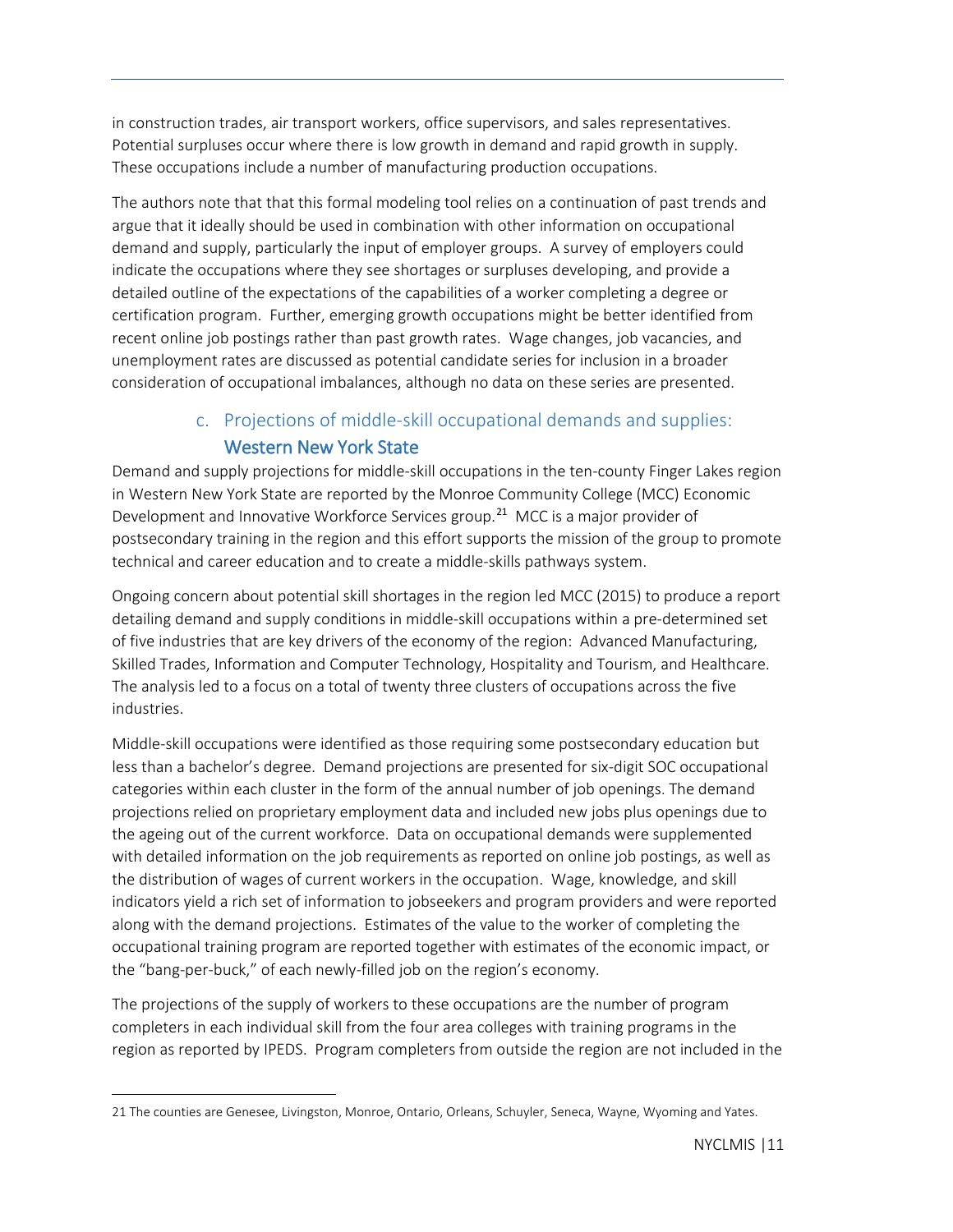projections of supply. The report focused on annual occupational demand and supply imbalances. Middle-skill occupational gaps were reported as the strict numerical difference between projected supply and demand. $^{22}$  $^{22}$  $^{22}$ 

The results point to a number of occupations where the pipeline of program graduates will be insufficient to meet projected demands. Gaps are particularly large in several healthcare occupations including health information technology and nursing, and in hotel management, computer scientists, HVAC, and tooling and machining. Excesses of supply over demand were rare, and the findings suggest the region faces significant workforce training needs to maintain and expand economic activity.

#### d. Projections of occupational demand and supply: Houston metropolitan area

<span id="page-13-0"></span>In response to concerns of business leaders in the area, the Greater Houston Partnership (GHP) (2014) undertook an analysis of the middle-skill segment of the Houston metro area labor market to determine if the area was producing a sufficient number of middle-skill workers to meet the demands of the regions' key employers. The GHP also wanted to help ensure that local residents were being appropriately trained to take advantage of the middle-skill jobs there were being created. The project initially defined this middle-skill segment, as in the other three areas reports reviewed here, as consisting of occupations requiring a high school diploma and some postsecondary education but less than a college degree. However, the project turned its focus to the demand and supply of middle-skill occupations in the area's five key industries—energy, construction, manufacturing, transportation, and healthcare.<sup>[23](#page-13-2)</sup> To reflect the composition of occupations considered middle-skill within these five industries, the definition of middle-skill occupations for this project was changed to include jobs requiring a high school diploma and some degree of training or work experience.

The first step in the project was to compute a *Staffing Environment Indicator* for each of the (sixdigit) occupations within these five industries. This indicator was designed to specify if an occupation faces an actual or potential shortage. It was based on a measure of wage pressures in the occupation and a demand/supply index computed from three variables—the recent growth in demand, the share of jobs in the occupation in overall local area employment, and recent changes in the share of overall employment. The relative value of the index indicated the difficulty in meeting the demand in the occupation and resulted in a set of 53 middle-skill occupations considered as hard-to-fill.

The study projected a total of 33,000 annual job openings across these 53 middle-skill occupations over the period 2012 to 2017. The openings included both new jobs and replacement of job leavers. The report estimated that about 12,000 of these annual openings had postsecondary educational requirements; it then focused on the adequacy of the supply of workers with the requisite educational credentials. The authors acknowledged that the supply of workers to meet these demands could potentially include workers in roughly similar occupations

<span id="page-13-1"></span><sup>22</sup> Goldman et al. (2015) note, however, that a strict numerical comparison over a longer horizon might overstate the precision of the projections

<span id="page-13-2"></span><sup>23</sup> The ten counties are Austin, Brazoria, Chambers, Fort Bend, Galveston, Harris, Liberty, Montgomery, San Jacinto and Waller.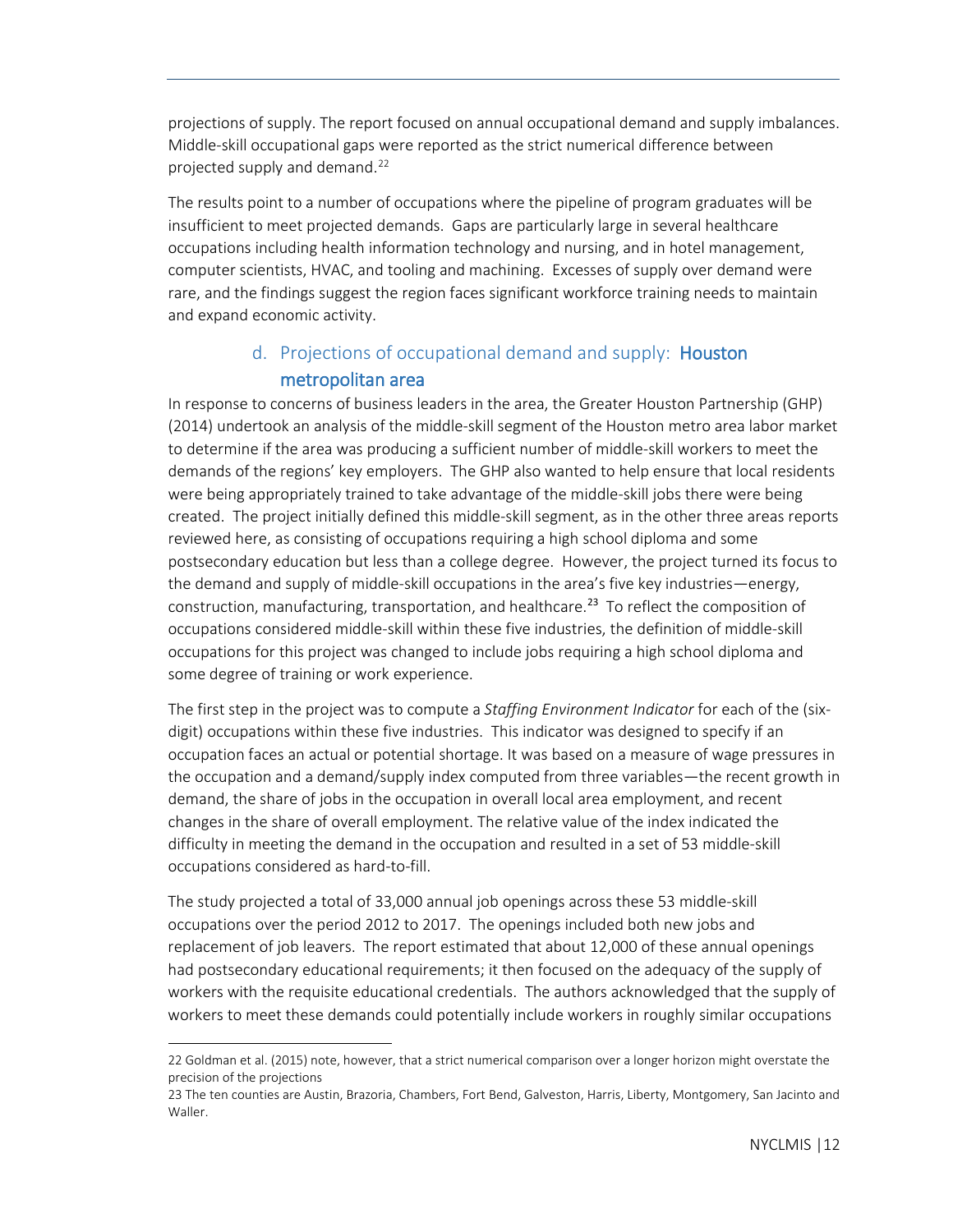in the area as well as trained workers from outside the region. However, their projections of the supply of workers to middle-skill occupations was limited to IPEDs data on for-credit degree completions of postsecondary programs at nine community colleges in the region. Notably, the supply of workers to these occupations from other workforce training providers within the region was not readily available, and the authors felt a survey was needed to obtain this essential data.

The largest demands for middle-skill occupations in the Houston area were for construction workers, installation maintenance and repair workers, and workers in the health science career cluster. A comparison of the five-year demand and supply projections showed that the region was generally producing an adequate number of graduates across all high demand occupations outside of the healthcare sector. A closer look at the healthcare occupational cluster, one of the key sectors with postsecondary educational requirements, showed the demand for licensed vocational nurses, emergency medical technicians, and nursing aides outstripped the projected supply of these workers. Moreover, the supply of healthcare information technology and medical records workers, and medical assistants exceeded the demand.

#### <span id="page-14-0"></span>VI. Summary and Implications for the New York City Labor Market Study

The local area middle-skill occupational studies were intended to help shape the development of the skills of the local workforce to meet the demands of employers. Workforce developers clearly recognize that skill imbalances limit opportunities for residents to enter the workforce and build successful careers. As Cleary and Van Noy (2011) noted, however, in discussing the alignment of higher education programs with market demands efforts to align workforce training with the needs of employers at this time is more of an art than a science. With this in mind, the results of the studies reviewed here are designed as guides to help workforce developers identify specific middle-skill occupations where there is potential for shortages or surpluses to occur.

The four local area studies focused on highly disaggregated (six-digit SOC) occupational classifications. Middle-skill jobs were typically defined as requiring some education or training beyond a high school diploma but less than a bachelor's degree. The sources of information on the educational attainment required to enter the occupation included the BLS, the distribution of education in the ACS, and from proprietary data supplied by commercial firms.

Researchers undertaking a study in New York City can pursue a similar set of data sources. The assignment of the level of educational attainment required to enter an occupation in New York City, as with the nation, is available from the BLS. In addition, the City's large population and labor force yields a sample size of the ACS that allows for a description of the shares of workers with different levels of postsecondary educational attainment, and thus enables a definition of middle-skill occupations based on the educational attainment of workers currently employed. Differences in the educational distribution of the workforce in an occupation between New York City and the nation highlight the regional specializations within even these highly disaggregated occupations.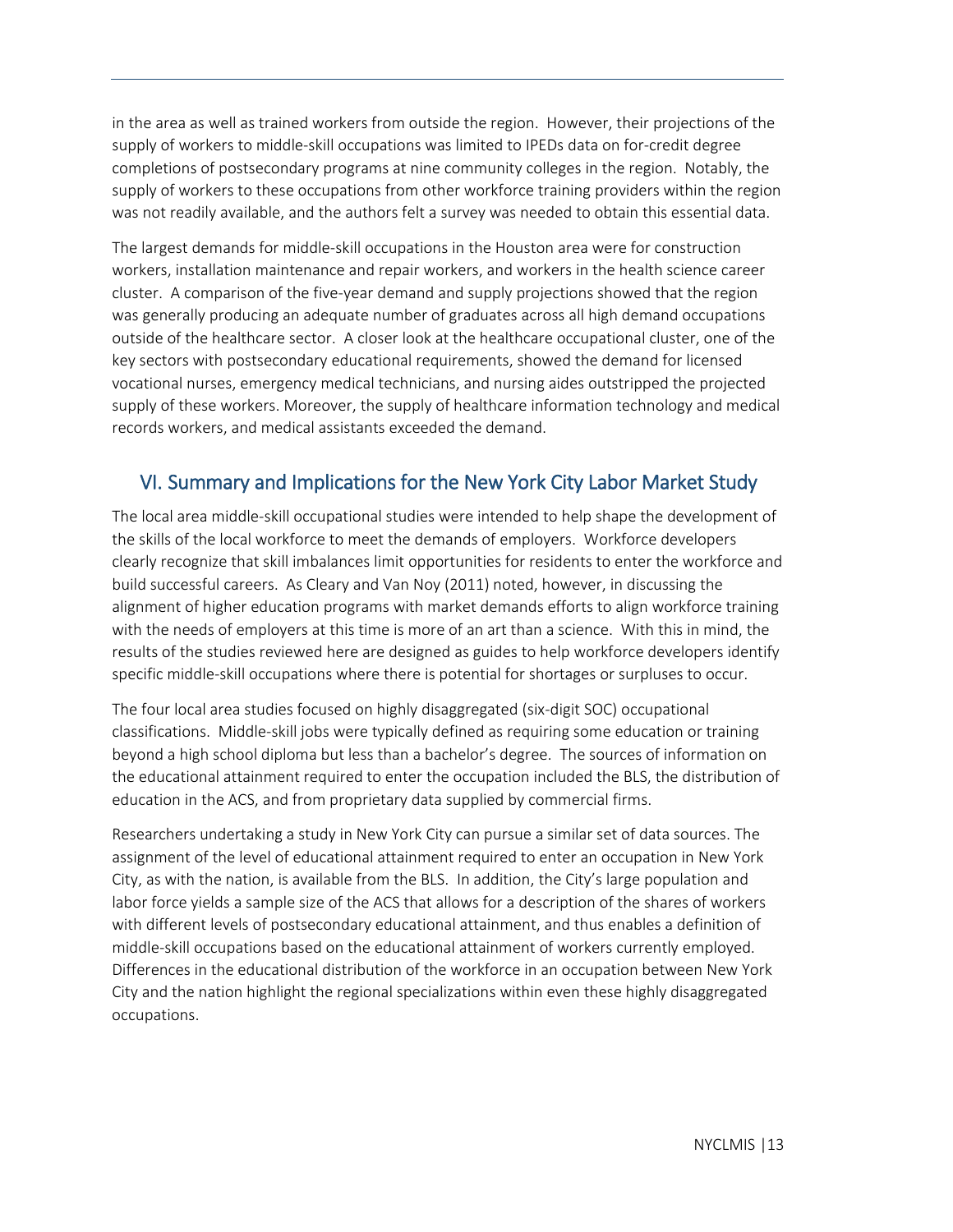#### FIGURE 1. CONTRIBUTIONS TO PROJECTIONS OF OCCUPATIONAL SUPPLY AND DEMAND

|          | Measure                                                                     | Sources                         |  |
|----------|-----------------------------------------------------------------------------|---------------------------------|--|
| SLIPPI Y | Current and future students, trainees, and<br>graduates/ program completers | IPEDS, ACS, Provider<br>Surveys |  |
|          | Unemployed, current employed, in-<br>migrants                               | UI Claims and ACS               |  |
| DEMAND   | Current vacancies                                                           | Real-Time LML                   |  |
|          | Projected growth, retirement, turnover,                                     | <b>BLS, NYSDOL</b>              |  |
|          | replacements                                                                | Occupational                    |  |
|          |                                                                             | Employment                      |  |

The figure above presents the range of factors that were noted in the literature as potentially contributing to the projections of the supply of and the demand for middle-skill workers in local areas. The most widely-used measure of the supply of workers to middle-skill occupations was the number of training and certification program completers. Pathways to these middle-skill occupations are typically through the attainment of an associate degree or certificate, and the four local area studies reviewed here generally relied on a count of the number of workers obtaining these credentials from institutions within the local area. Information on the other components of supply, such as from workers who are unemployed or out of the labor force, those employed in similar occupations in the local area or potential migrants from outside the local area under analysis, were not typically incorporated into local area labor supply projections.

In cases where local area postsecondary institutions were the principal sources of worker training and certification, IPEDS data was the basic source used to quantify the new supply of workers that were available to work in each occupation. For larger areas, however, the supply of trained workers can come from a variety of sources, not all of which are reported in IPEDS data. Notably, middle-skill workers in New York City can obtain their qualifications through a large number of training and certificate programs that fall outside the coverage of the IPEDs data, including proprietary training schools and union training programs. While data limitations make it difficult to capture all of these program completers, getting information on the number of workers certified or trained in these programs would provide a much richer set of data to understand how the demands of city employers are currently being met.

These alternative sources of middle-skill worker supply, as well as the entire range of middle-skill worker supply sources, was discussed in the greater Houston area study. The authors reported a training program infrastructure that included nine community colleges, 66 apprenticeship programs, and 70 agencies with some workforce development responsibilities. In these cases, capturing the full range of workforce developers, and the number of their program enrollees, completers and placements required a comprehensive inventory of education and training providers. The use of a common system for collecting and aggregating data was critical to insure an accurate quantification of the current and potential future supply of workers to occupations.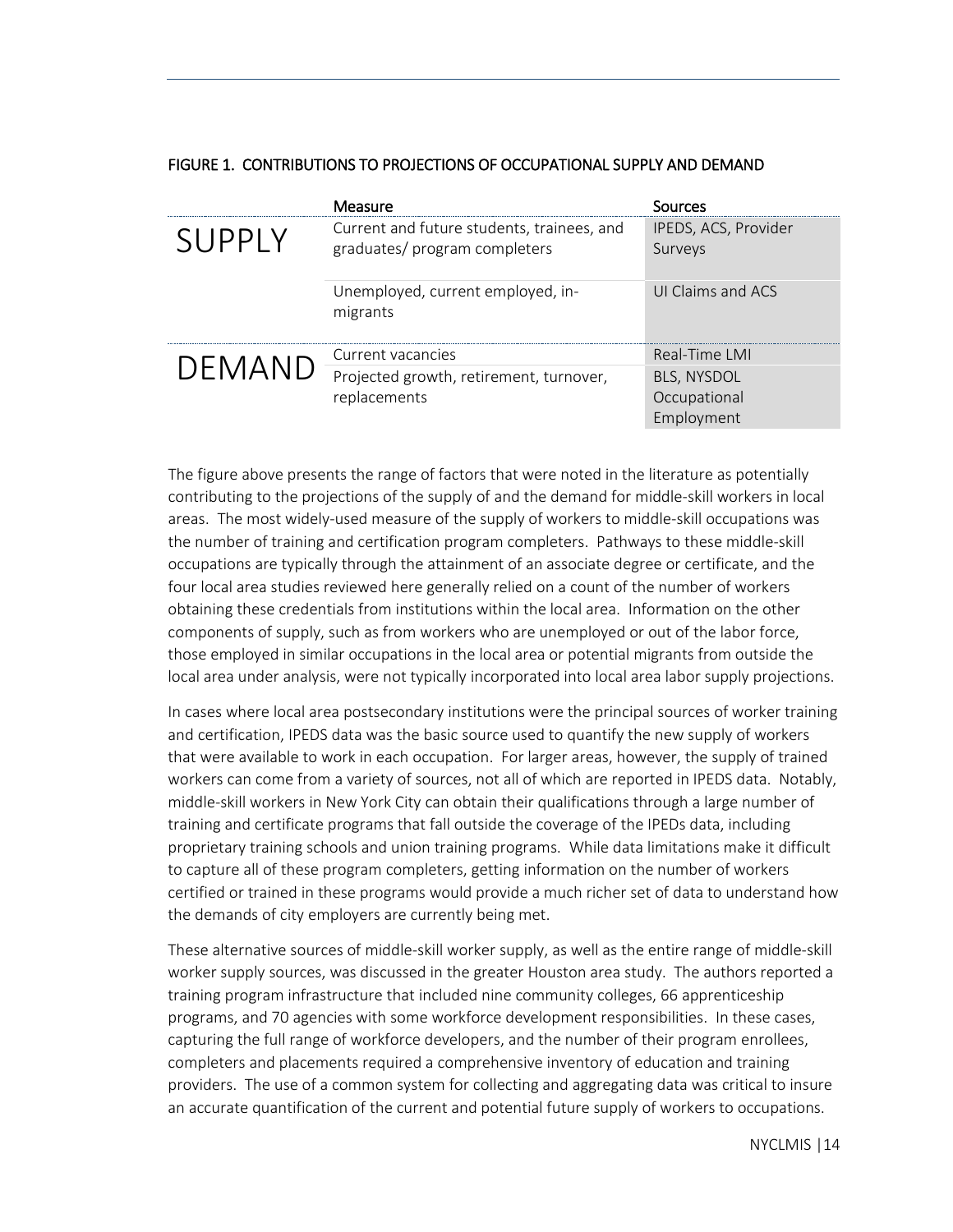Moreover they argued that coordinating and centralizing the information on skill supplies can use limited resources more efficiently and help to avoid potential over- or under-shooting of supply to meet projected skill gaps.

The existing methods of projecting the flow of middle-skill workers to an occupation either hold the level of program completers constant at its most recent level or use estimates of the annual trends in the number of program completers to expand or contract the supply of skills over time. In the short run, particularly since the pipeline of enrollees is known, either method is likely to produce reliable indicators of the changes in the availability of different types of skills in local areas. In the longer-term, using trend projections runs some risk that the programs will not expand or contract as expected.

The basis of middle-skill occupational demand was the projected growth in occupational employment levels from both new job openings and from replacement of retirees and other permanent leavers.[24](#page-16-0) Bi-annual ten-year projections of the demand for middle-skill workers by employers in New York City are available from the New York State Department of Labor.<sup>[25](#page-16-1)</sup> For the areas reviewed here, the projections were typically reported by local government organizations, in some cases with substantial input from private-sector firms specializing in labor market projections, particularly for detailed occupational demand projections for geographies not reported by the BLS. In several cases state or local area agencies or private-sector firms were consulted about the occupational demand projections often to take advantage of information on demand conditions that may not yet be showing up in the data. The details of any adjustments to the occupational demand projections were typically not reported.

Real-time job posting data were used in some cases to quantify the current strength of the demand for a variety of different skills. This current, or flow demand measure, can capture the number of newly-created positions in broad sub-state regions and can be updated on a monthly basis. The data were also valued for the information they provided in two areas. One is on the link between the occupation and the postsecondary education required. By specifying what education and training are required for the position, the job postings help to reduce inaccuracies in the assignment of workers to occupations based on their course of study. Second, the data were also valued for the amount of details available on the skills required on the job. These data get at not just the education and training required but also some measure of the various aptitudes required to complete the tasks on the job.

This online source of occupational demand is widely used, but caveats apply. Real-time job ads may not reflect actual employer demand but rather the attempts by staffing agencies or employers to collect resumes as a source of labor market information. Demand could also be underestimated from this source as larger employers and higher wage jobs are more likely to advertise online rather than small employers and lower wage jobs.<sup>[26](#page-16-2)</sup>

<span id="page-16-0"></span><sup>24</sup> Beginning in 2017, BLS projections will also include openings due to turnover.

<span id="page-16-1"></span><sup>25</sup> Data for New York State and New York City available at: [https://www.labor.ny.gov/stats/lsproj.shtm.](https://www.labor.ny.gov/stats/lsproj.shtm) There is an ongoing effort to incorporate differences in job turnover rates in into the demand projections but these estimates are not currently available.

<span id="page-16-2"></span><sup>26</sup> See the Maher & Maher, Jobs for the Future, and The New York City Labor Market Information Service 2014 report, Real-Time Labor Market Information: An Environmental Scan of Vendors and Workforce Development Users: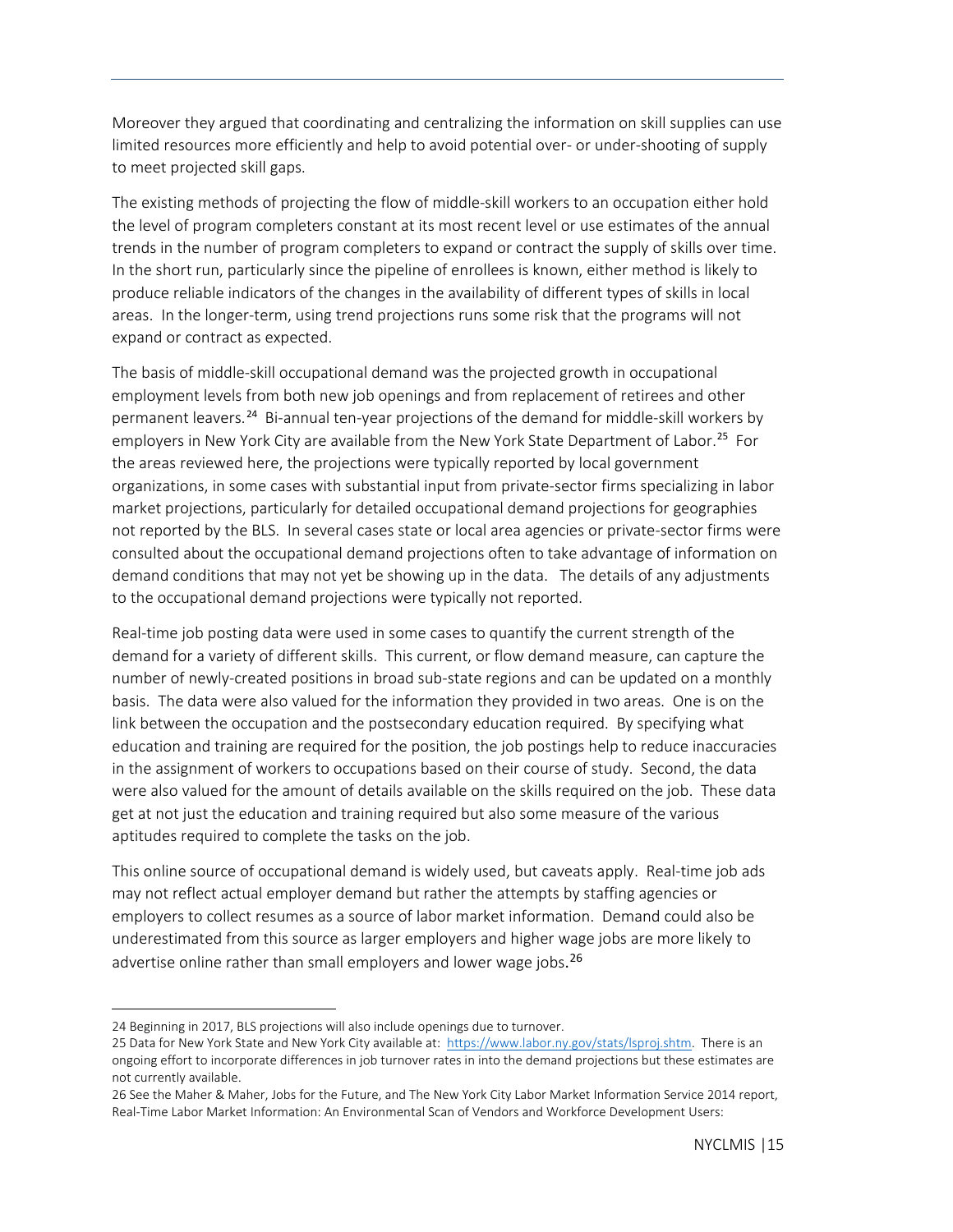One objective of the New York City middle-skill occupational study is to identify the particular occupations that are likely to see surpluses or shortages developing in the city. This requires that the skills gaps derived from the demand and supply projections be characterized in some way. The studies offer several options for characterizing these gaps. Using the strict numerical difference between projected supply and demand can be appropriate in some cases. Goldman et al. (2015) note, however, that often a strict comparison, especially over a longer horizon, might overstate the precision of the projections. An alternative to these numerical gaps was a comparison of demand and supply growth rates where the demand for and supply of occupations can be grouped on a spectrum from high growth to low growth. Occupations with projected high demand growth and low supply growth were candidates for potential skill shortages, and occupations in low demand growth and high supply growth were candidates for skill surpluses. A broader characterization of potential occupational imbalance was based on an index of the difficulty of filling an occupation computed from the occupation's projected demand growth rate, share of employment in the local area, and recent change in the share of overall employment in the local area. These measures could be used alone or in some combination to highlight potential skill shortages and surpluses.

Once the set of occupations with imbalances was identified, an additional step taken in some studies quantify the economic impact on the local area of addressing the skill shortage through training programs. When evaluated with the cost of providing the training, these estimates offer a potential additional metric for guiding the use of limited education or training resources.

Workforce services can be most effective in connecting participants to employment when training for those occupations where local labor market demand exceeds the supply of qualified applicants. Lessons learned through this review of literature will inform the methods used in the study of the supply of and demand for middle-skill workers in New York City, due for release in the summer of 2017.

[http://www.gc.cuny.edu/CUNY\\_GC/media/365-](http://www.gc.cuny.edu/CUNY_GC/media/365-Images/Uploads%20for%20LMIS/Reports%20and%20Briefs/NYCLMIS_Maher_JFF-RTLMI-Environmental-Scan_4.pdf)

[Images/Uploads%20for%20LMIS/Reports%20and%20Briefs/NYCLMIS\\_Maher\\_JFF-RTLMI-Environmental-Scan\\_4.pdf](http://www.gc.cuny.edu/CUNY_GC/media/365-Images/Uploads%20for%20LMIS/Reports%20and%20Briefs/NYCLMIS_Maher_JFF-RTLMI-Environmental-Scan_4.pdf)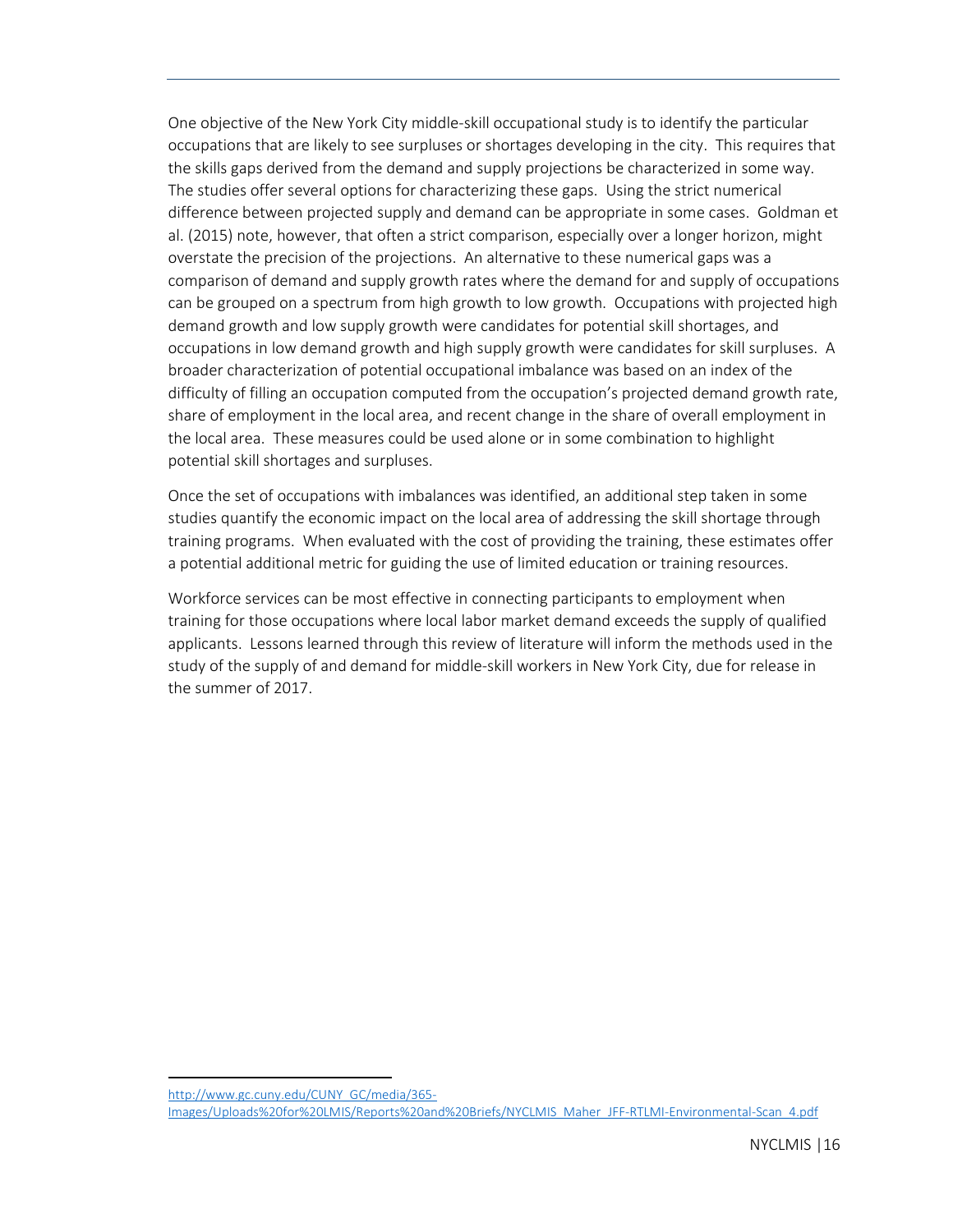|                                    | Middle-Skill                                                                                                                             | Geographic                                                                     | Time                                              |                                                                                                                                                                                                                                                                                                                                            |                                                                                                                                                                                                       | Presentation of                                                                                                                                                                                                                                                                       |                                                                                                                                                                                                                                                                |
|------------------------------------|------------------------------------------------------------------------------------------------------------------------------------------|--------------------------------------------------------------------------------|---------------------------------------------------|--------------------------------------------------------------------------------------------------------------------------------------------------------------------------------------------------------------------------------------------------------------------------------------------------------------------------------------------|-------------------------------------------------------------------------------------------------------------------------------------------------------------------------------------------------------|---------------------------------------------------------------------------------------------------------------------------------------------------------------------------------------------------------------------------------------------------------------------------------------|----------------------------------------------------------------------------------------------------------------------------------------------------------------------------------------------------------------------------------------------------------------|
| Study                              | Definition                                                                                                                               | Scope                                                                          | Period                                            | Supply                                                                                                                                                                                                                                                                                                                                     | Demand                                                                                                                                                                                                | <b>Results</b>                                                                                                                                                                                                                                                                        | <b>Notes</b>                                                                                                                                                                                                                                                   |
| Wisconsin<br>(2013)                | Occupations require an<br>associate degree or a<br>post-secondary non-<br>degree award.                                                  | Statewide                                                                      | 2012 to<br>2020<br>period                         | IPEDs data on program<br>completers from<br>Wisconsin institutions<br>from 2000 to 2011 used<br>to project supply out to<br>2020.                                                                                                                                                                                                          | Wisconsin Department of<br>Workforce Development<br>occupational demand<br>projections. Focus on<br>occupations with at least<br>5,000 new jobs projected<br>by 2020.                                 | Numerical projected<br>gaps between supply<br>and demand for each<br>occupation.                                                                                                                                                                                                      | Study adjusts supply<br>projections to account for<br>out-migration of graduates<br>and for labor force<br>participation rates of<br>program completers.                                                                                                       |
| Texas<br>(2015)                    | Occupations require an<br>associate degree, or<br>65% or more of the<br>current workforce have<br>an associate degree or<br>certificate. | Statewide<br>and 10 Texas<br>Higher<br>Education<br>Community<br>Board regions | Current<br>year and<br>$2012 -$<br>2022<br>period | IPEDs data on<br>(1)<br>graduates from<br>community colleges<br>located in Texas.<br>Supply growth<br>through 2022<br>projected from<br>2005 - 2012 trend<br>in employment<br>from Census<br>Bureau's ACS.<br>Supply growth<br>(2)<br>through 2022<br>projected from<br>2005 - 2012 trend<br>in employment<br>from Census<br>Bureau's ACS. | Texas Workforce<br>Commission projections<br>of (1) annual number of<br>new jobs plus<br>replacements and (2)<br>ten-year out projections.<br>Focus on occupations<br>with more than 1000<br>workers. | Supply-demand growth<br>matrix tool statewide<br>and for 10 workforce<br>regions. Three equal-<br>sized groups of<br>occupations based on<br>projected growth in<br>demand and supply-<br>high, medium and low.<br>Used to identify high<br>demand, low supply<br>growth occupations. | Real-time job posting data<br>used to link postsecondary<br>education to occupations.<br>Authors see the supply-<br>demand matrix as one of<br>several methods that can be<br>effectively combined to help<br>identify occupational supply<br>and demand gaps. |
| Western                            | Occupations require an<br>associate degree or<br>formal postsecondary                                                                    | 10-county<br>region in<br>Western New                                          | Annual                                            | IPEDs data on program<br>completions from area<br>community colleges and                                                                                                                                                                                                                                                                   | Commercially supplied<br>proprietary employment<br>data and projections of                                                                                                                            | Annual numerical gap<br>(surplus or shortage)<br>between supply and                                                                                                                                                                                                                   | Occupations clustered into<br>23 groupings based on<br>similarity of tasks and                                                                                                                                                                                 |
| New York<br><b>State</b><br>(2015) | non-degree award.                                                                                                                        | York State<br>(Finger Lakes<br>economy)                                        |                                                   | the Monroe Community<br>College student data<br>system.                                                                                                                                                                                                                                                                                    | annual new job openings<br>in five key industries<br>supplemented with data<br>on skill requirements<br>taken from information<br>contained in real-time job<br>postings.                             | demand.                                                                                                                                                                                                                                                                               | preparation.<br>Includes information on<br>occupational wages and<br>estimates the economic<br>impact of each new job.                                                                                                                                         |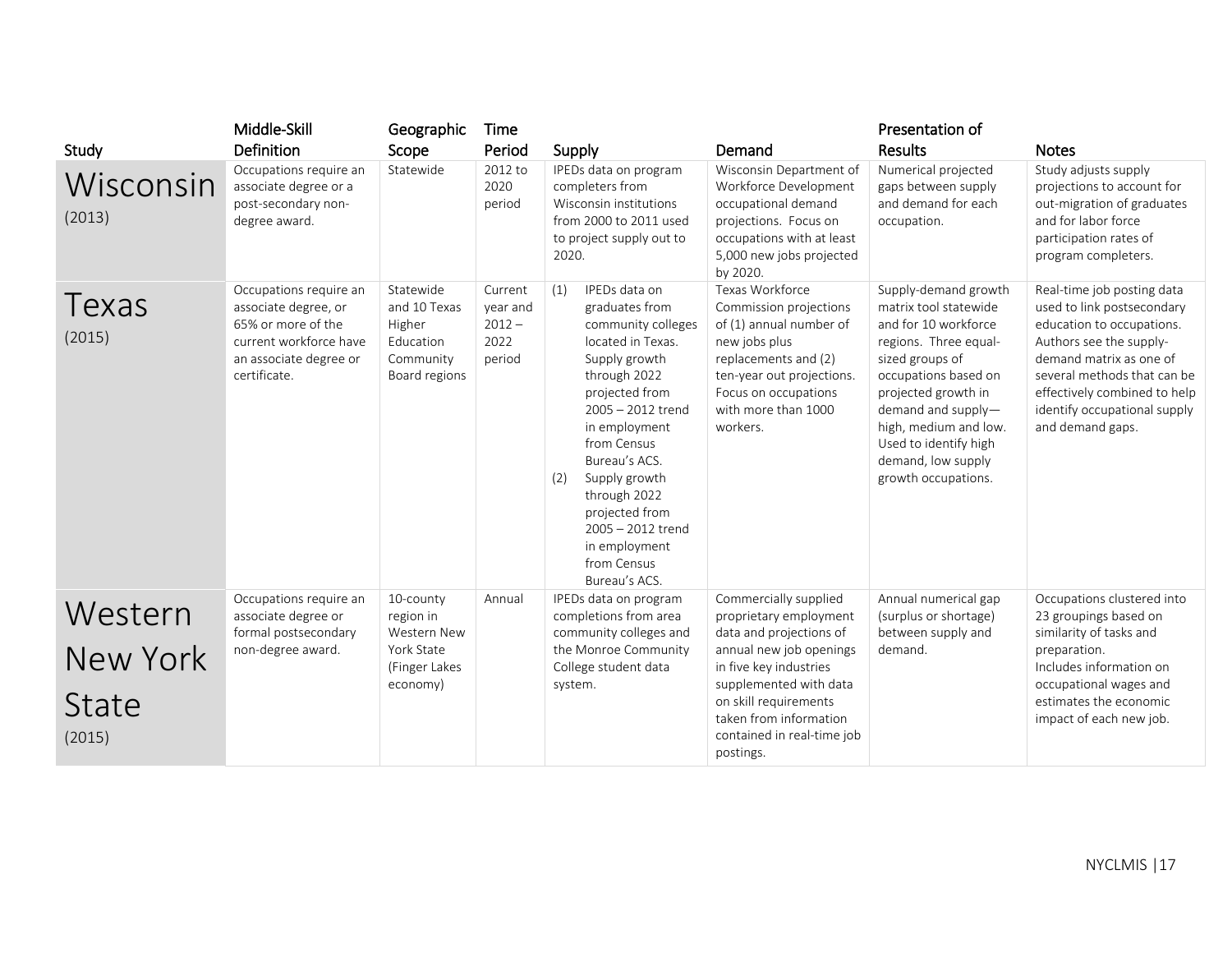| Houston      | Occupations require a<br>high school diploma<br>plus some | 10 counties<br>making up<br>the Houston | 2012 to<br>2017 | IPEDS data on graduates<br>from the nine community<br>colleges in the Houston | Commercially supplied<br>proprietary projections of<br>annual job openings | Reports (1) a Staffing<br>Environment Indicator<br>showing the ease of                | Training providers in the<br>area not part of an<br>integrated network and              |
|--------------|-----------------------------------------------------------|-----------------------------------------|-----------------|-------------------------------------------------------------------------------|----------------------------------------------------------------------------|---------------------------------------------------------------------------------------|-----------------------------------------------------------------------------------------|
| <b>Metro</b> | postsecondary<br>schooling plus<br>occupations that       | metro area                              |                 | metro area.                                                                   | between 2012 and 2017.                                                     | filling the occupation $-$<br>neutral, hard, hardest to<br>fill, and (2) a comparison | study identified a need for<br>better coordinator. Study<br>also called for a survey of |
| Area         | require a high school<br>diploma and some                 |                                         |                 |                                                                               |                                                                            | of demand for degrees<br>by occupation with                                           | workforce providers to get a<br>better handle on program                                |
| (2014)       | degree of job training or<br>work experience.             |                                         |                 |                                                                               |                                                                            | IPEDS data on degree<br>completers                                                    | enrollees and completers.                                                               |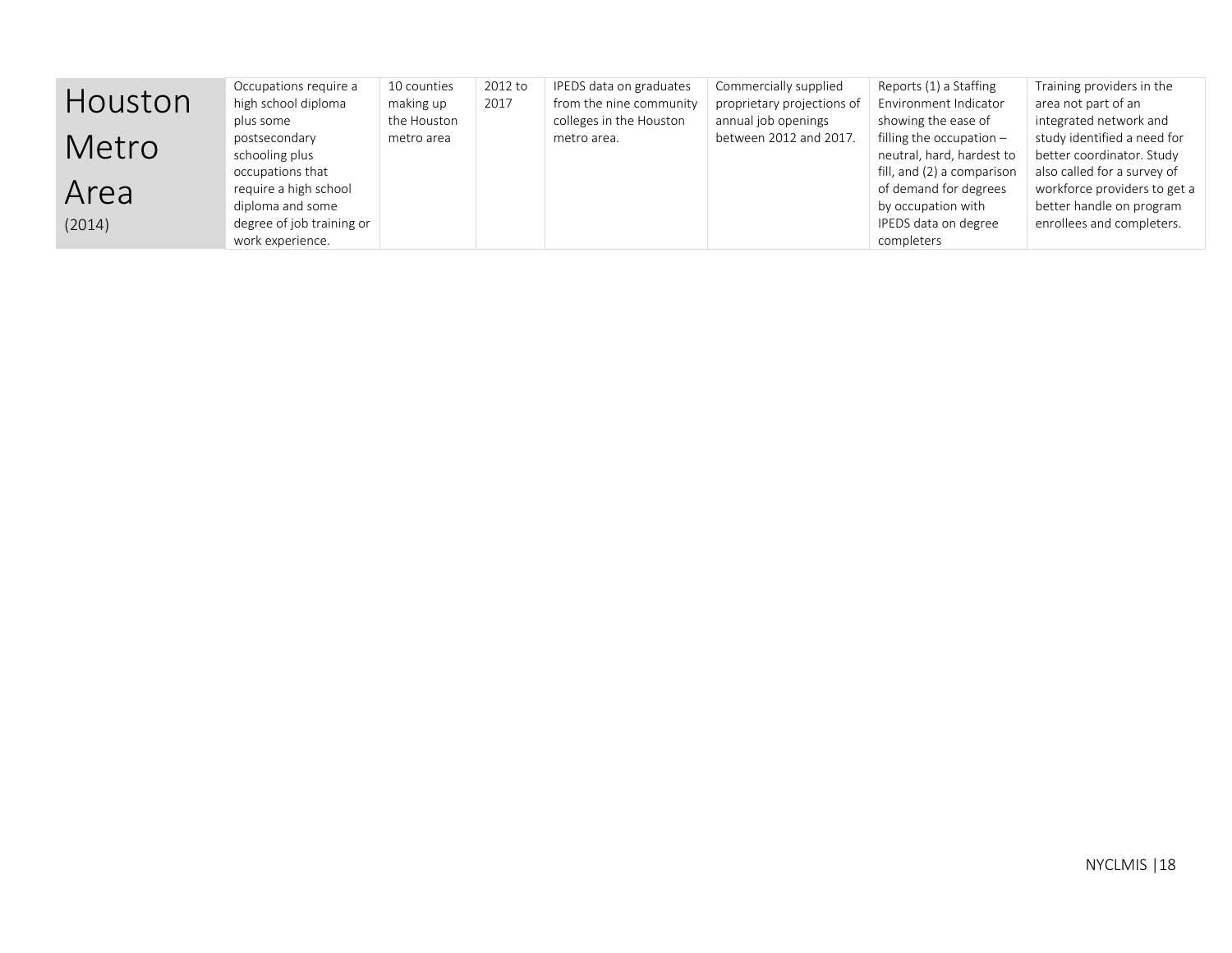#### **Bibliography**

- Abel, Jaison R. and Richard Deitz (2012), "Job Polarization and Rising Inequality in the Nation and the New York– Northern New Jersey Region," Federal Reserve Bank of New York *Current Issues in Economics and Finance,* Volume 18 (7). Available at: [https://www.newyorkfed.org/research/current\\_issues/ci18-7.html.](https://www.newyorkfed.org/research/current_issues/ci18-7.html)
- Arrow, Kenneth J. and William M. Capron (1959), "Dynamic Shortages and Price Rises: The Engineer Scientist Case," *Quarterly Journal of Economics*.
- Autor, David, Lawrence Katz and Melissa Kearney (2006), "The Polarization of the U.S. Labor Market," NBER Working Paper 11986, January. Available at: [http://www.nber.org/papers/w11986.](http://www.nber.org/papers/w11986)
- Autor, David, Frank Levy and Richard Murnane (2003), "The Skill Content of Technological Change: An Empirical Exploration," *Quarterly Journal of Economics*, 118(4), November.
- Barnow, B. S., Trutko, J., & Piatak, J. S. (2013). "Occupational labor shortages: Concepts, Causes, Consequences, and Cures," Kalamazoo, MI: W. E. Upjohn Institute for Employment Research.
- Cedefop (European Center for the Development of Vocational Training) (2011), "Skills Supply and Demand in Europe: Medium-term Forecast up to 2020. Publications Office of the European Union. Luxemburg. Available at: [http://www.cedefop.europa.eu/en/publications-and](http://www.cedefop.europa.eu/en/publications-and-resources/publications/3052)[resources/publications/3052.](http://www.cedefop.europa.eu/en/publications-and-resources/publications/3052)
- Cleary, Jennifer and Michelle Van Noy (2014), "A Framework for Higher Education Labor Market Alignment: Lessons and Future Directions in the Development of Jobs-Driven Strategies," Heldrich Center for Workforce Development, Rutgers University, October. Available at: [http://slideplayer.com/slide/7767624/.](http://slideplayer.com/slide/7767624/)
- Daly, Mary C., Bart Hobijn, Aysegül Sahin, and Robert G. Valletta (2012), "A Search and Matching Approach to Labor Markets: Did the Natural Rate of Unemployment Rise?" The Journal of Economic Perspectives, Vol. 26, No. 3, Summer, pp. 3–26.
- Elsby, Michael W. L., Bart Hobijn, Aysegul Sahin, and Robert G. Valletta (2014), "The Labor Market in the Great Recession: An Update," Federal Reserve Bank of San Francisco Working Paper Series, No. 2011-29, October 2011. Available at: [http://www.frbsf.org/publications/economics/papers/2011/wp11-29bk.pdf.](http://www.frbsf.org/publications/economics/papers/2011/wp11-29bk.pdf)
- Froeschle, R. (2014), Occupational supply/demand analysis: Approaches and concerns. Austin, TX: Texas Workforce Commission. Available at: [https://pdfs.semanticscholar.org/33bd/0c5f2a513d8801e08e84a4e4ea5a408a85b7.pdf?\\_ga](https://urldefense.proofpoint.com/v2/url?u=https-3A__pdfs.semanticscholar.org_33bd_0c5f2a513d8801e08e84a4e4ea5a408a85b7.pdf-3F-5Fga-3D2.266232396.2140652272.1502316984-2D1269799274.1502316984&d=DwMFaQ&c=8v77JlHZOYsReeOxyYXDU39VUUzHxyfBUh7fw_ZfBDA&r=BafzjNiVxskvJQarWr0lFA&m=V9NrRxnBTAeMv5mz_wOp6JIoGNiPI9a0Y6vfNOJLyEU&s=j3cF-Fb1VIHeNwyt_EOPcgDOEql8e6NUjxYqD5NSYpA&e=) [=2.266232396.2140652272.1502316984-](https://urldefense.proofpoint.com/v2/url?u=https-3A__pdfs.semanticscholar.org_33bd_0c5f2a513d8801e08e84a4e4ea5a408a85b7.pdf-3F-5Fga-3D2.266232396.2140652272.1502316984-2D1269799274.1502316984&d=DwMFaQ&c=8v77JlHZOYsReeOxyYXDU39VUUzHxyfBUh7fw_ZfBDA&r=BafzjNiVxskvJQarWr0lFA&m=V9NrRxnBTAeMv5mz_wOp6JIoGNiPI9a0Y6vfNOJLyEU&s=j3cF-Fb1VIHeNwyt_EOPcgDOEql8e6NUjxYqD5NSYpA&e=) [1269799274.1502316984\[pdfs.semanticscholar.org\]](https://urldefense.proofpoint.com/v2/url?u=https-3A__pdfs.semanticscholar.org_33bd_0c5f2a513d8801e08e84a4e4ea5a408a85b7.pdf-3F-5Fga-3D2.266232396.2140652272.1502316984-2D1269799274.1502316984&d=DwMFaQ&c=8v77JlHZOYsReeOxyYXDU39VUUzHxyfBUh7fw_ZfBDA&r=BafzjNiVxskvJQarWr0lFA&m=V9NrRxnBTAeMv5mz_wOp6JIoGNiPI9a0Y6vfNOJLyEU&s=j3cF-Fb1VIHeNwyt_EOPcgDOEql8e6NUjxYqD5NSYpA&e=)
- Goldman, C., L. Butterfeld, D. Lavery, T. Miller, L. Daugherty, T. Beleche, and B. Han (2015), Using Workforce Information for Degree Program Planning in Texas, Santa Monica, CA: RAND Corporation, available at: [http://www.rand.org/pubs/research\\_reports/RR1011.html.](http://www.rand.org/pubs/research_reports/RR1011.html)
- Greater Houston Partnership (2014), "Addressing Houston's Middle Skills Jobs Challenge," A Plan by the Greater Houston Partnership Regional Workforce Development Task Force, April. Available at[: https://www.houston.org/upskillhouston/pdf/UpSkill-Full-Report.pdf.](https://www.houston.org/upskillhouston/pdf/UpSkill-Full-Report.pdf)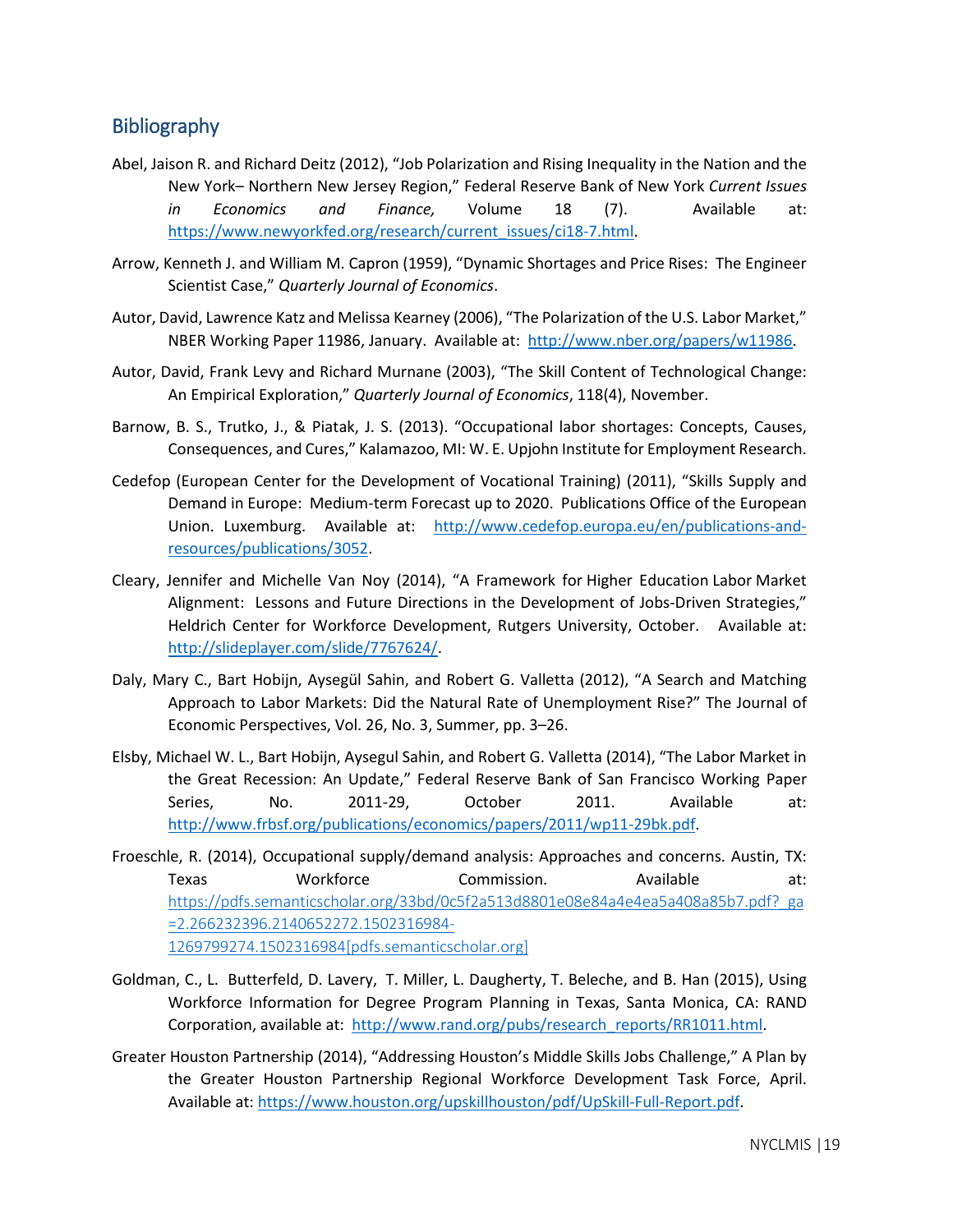- Handel, M. (2012), "Trends in Job Skill Demands in OECD Countries," OECD Social, Employment and Migration Working Papers, no. 43, OECD Publishing. Available at: [http://dx.doi.org/10.1787/5k8zk8pcq6td-en.](http://dx.doi.org/10.1787/5k8zk8pcq6td-en)
- Hanel, Barbara, Guyonne Kalb and Anthony Scott (2012), "Nurses Labor Supply Elasticities: The Importance of Accounting for Extensive Margins," IZA (Institute for the Study of Labor), Discussion Paper 6573, May. Available at: [http://www.iza.org/en/webcontent/publications/papers/viewAbstract?dp\\_id=6573.](http://www.iza.org/en/webcontent/publications/papers/viewAbstract?dp_id=6573)
- Hobijn, Bart (2012), "The Industry Occupation Mix of U.S. Job Openings and Hires," Federal Reserve Bank of San Francisco Working Paper 2012-09. Available at: [http://www.frbsf.org/publications/economics/papers/2012/wp12-09bk.pdf.](http://www.frbsf.org/publications/economics/papers/2012/wp12-09bk.pdf)
- Holzer, Harry (2015), "Job Market Polarization and U.S. Worker Skills: A Tale of Two Middles," The Brookings Institution, April. Available at: [https://www.brookings.edu/research/job-market](https://www.brookings.edu/research/job-market-polarization-and-u-s-worker-skills-a-tale-of-two-middles/)[polarization-and-u-s-worker-skills-a-tale-of-two-middles/.](https://www.brookings.edu/research/job-market-polarization-and-u-s-worker-skills-a-tale-of-two-middles/)
- Holzer, Harry J. (2013), "Good Workers for Good Jobs: Improving Education and Workforce Systems in the US," Madison, Wisconsin: Institute for Research on Poverty Discussion Paper 1404-13, January. Available at: [http://www.irp.wisc.edu/publications/dps/pdfs/dp140413.pdf.](http://www.irp.wisc.edu/publications/dps/pdfs/dp140413.pdf)
- Jacobson, L. S. & LaLonde, R. J. (2013), "Using data to improve the performance of workforce training. Washington, DC: Results for America and the Hamilton Project." Available at: [https://www.brookings.edu/wp](https://www.brookings.edu/wp-content/uploads/2016/06/THP_JacobsonLaLondePaperF2_413.pdf)[content/uploads/2016/06/THP\\_JacobsonLaLondePaperF2\\_413.pdf.](https://www.brookings.edu/wp-content/uploads/2016/06/THP_JacobsonLaLondePaperF2_413.pdf)
- Johnson, Hans, M. C. Meija and S. Bohn (2015), "Will California Run out of College Graduates" Public Policy Institute of California, October. Available at: [http://www.ppic.org/main/publication\\_quick.asp?i=1166.](http://www.ppic.org/main/publication_quick.asp?i=1166)
- Lane, Julia, and Stephan Gohmann (1995) "Shortage or Surplus: Economic and Noneconomic Approaches to the Analysis of Nursing Labor Markets," Southern Economic Journal, Vol. 61, No. 3, January, pp. 644–653.
- Lee, Donghoon, and Kenneth I. Wolpin (2010), "Accounting for Wage and Employment Changes in the US from 1968–2000: A Dynamic Model of Labor Market Equilibrium," Journal of Econometrics, Vol. 156, No. 1, May, pp. 68–85.
- Loritz, M., Nerad, B., Sletten, P., & Cunha, J. (2013). "Examining the skills gap in Wisconsin," Madison, WI: Prepared for the Wisconsin Legislative Council. Available at: [https://www.lafollette.wisc.edu/images/publications/workshops/2013-Leg\\_Council.pdf.](https://www.lafollette.wisc.edu/images/publications/workshops/2013-Leg_Council.pdf)
- Modestino, Alicia Sasser (2015), "Middle Skill Workers in Today's Job Market," National Academy of Sciences Symposium on the Supply Chain for Middle-Skill Jobs: Education, Training and Certification Pathways, June 24-25. Available at: [http://sites.nationalacademies.org/PGA/step/MiddleSkillJobs/PGA\\_165733.](http://sites.nationalacademies.org/PGA/step/MiddleSkillJobs/PGA_165733)
- Modestino, Alicia Sasser, Daniel Shoag and Joshua Balance (2014), "Upskilling: Do Employers Demand Greater Skills When Workers are Plentiful?" Federal Reserve Bank of Boston, Working Paper 14-17. Available at: [https://www.bostonfed.org/publications/research-department](https://www.bostonfed.org/publications/research-department-working-paper/2014/upskilling-do-employers-demand-greater-skill-when-skilled-workers-are-plentiful.aspx)[working-paper/2014/upskilling-do-employers-demand-greater-skill-when-skilled-workers-](https://www.bostonfed.org/publications/research-department-working-paper/2014/upskilling-do-employers-demand-greater-skill-when-skilled-workers-are-plentiful.aspx)